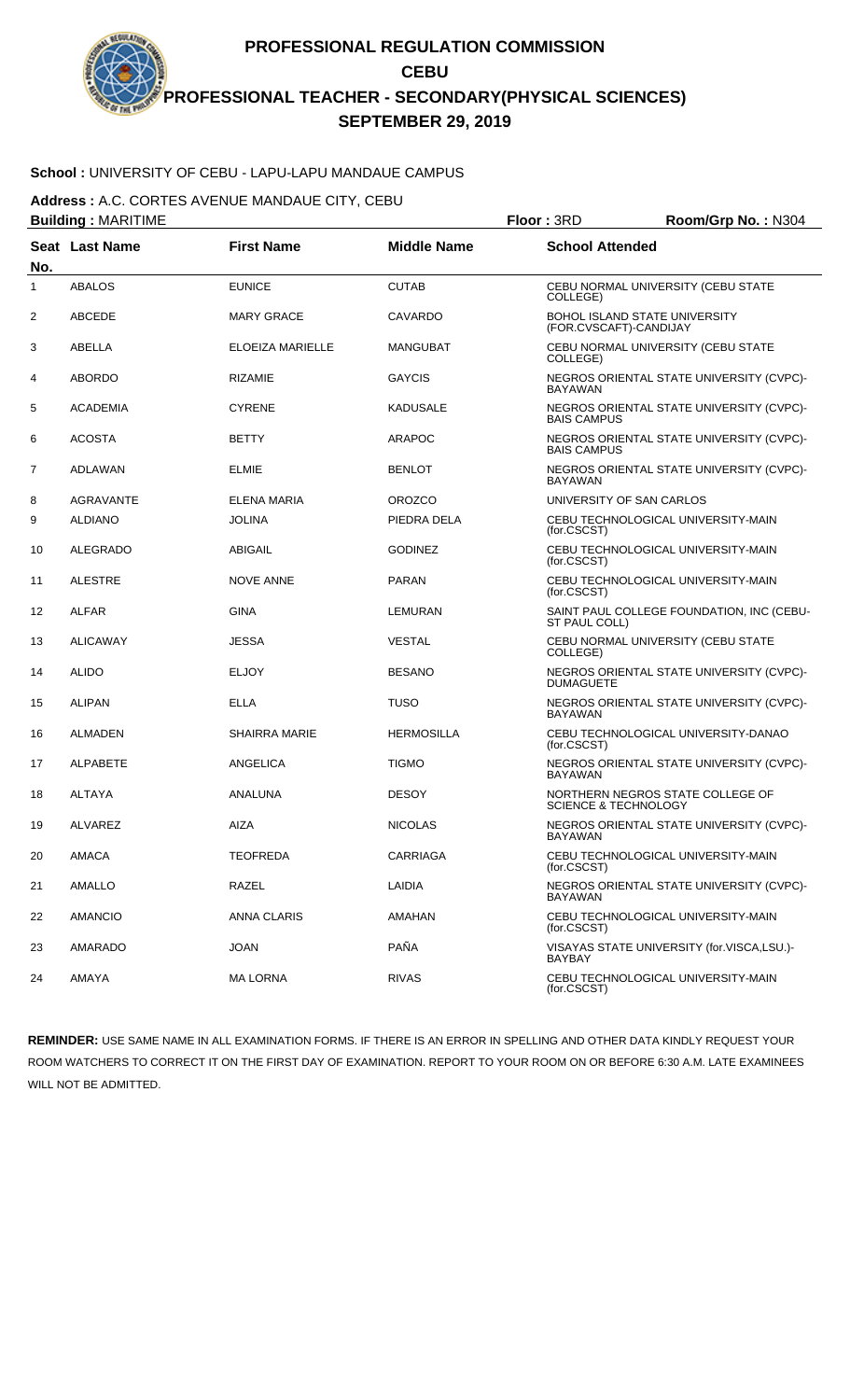# **School :** UNIVERSITY OF CEBU - LAPU-LAPU MANDAUE CAMPUS

**Address :** A.C. CORTES AVENUE MANDAUE CITY, CEBU

| <b>Building: MARITIME</b> |                       |                        |                    | Floor: 3RD<br>Room/Grp No.: N305                               |                                            |  |
|---------------------------|-----------------------|------------------------|--------------------|----------------------------------------------------------------|--------------------------------------------|--|
| No.                       | <b>Seat Last Name</b> | <b>First Name</b>      | <b>Middle Name</b> | <b>School Attended</b>                                         |                                            |  |
| 1                         | <b>AMBAIT</b>         | <b>KIMBERLY JOY</b>    | <b>CAPITLE</b>     | <b>SCIENCE &amp; TECHNOLOGY</b>                                | NORTHERN NEGROS STATE COLLEGE OF           |  |
| 2                         | <b>AMPARADO</b>       | <b>JOREM</b>           | <b>MINGUITO</b>    | <b>BAYAWAN</b>                                                 | NEGROS ORIENTAL STATE UNIVERSITY (CVPC)-   |  |
| 3                         | AMPARO                | ROLLY JR               | <b>CALAMBA</b>     | <b>DUMAGUETE</b>                                               | NEGROS ORIENTAL STATE UNIVERSITY (CVPC)-   |  |
| 4                         | ANGANA                | <b>RICHARD</b>         | ABELLANA           |                                                                | MAXINO COLLEGE - NEGROS ORIENTAL           |  |
| 5                         | ANGTUD                | JERRY                  | <b>CURATCHA</b>    | (for.CSCST)                                                    | CEBU TECHNOLOGICAL UNIVERSITY-DANAO        |  |
| 6                         | <b>ANOR</b>           | <b>REY MARK</b>        | <b>PACALDO</b>     | (for.CSCST)                                                    | CEBU TECHNOLOGICAL UNIVERSITY-MAIN         |  |
| $\overline{7}$            | ARANCANA              | <b>BRENDALOU</b>       | <b>DIGAMON</b>     | UNIVERSITY OF BOHOL                                            |                                            |  |
| 8                         | <b>ARENAS</b>         | <b>CYREL ANN</b>       | CAPUTOL            | (for.CSCST)                                                    | CEBU TECHNOLOGICAL UNIVERSITY-DANAO        |  |
| 9                         | AREVALO               | <b>EDGAR BRIM</b>      | <b>MAGTULIS</b>    | UNIVERSITY OF SAN CARLOS                                       |                                            |  |
| 10                        | ARISGA                | ANGEL CHRISTIAN        | <b>SALUDES</b>     |                                                                | SOUTHERN LEYTE STATE UNIVERSITY-T.OPPUS    |  |
| 11                        | <b>ARNOCO</b>         | <b>JUDERIC</b>         | <b>ORNOPIA</b>     | (for.CSCST)                                                    | CEBU TECHNOLOGICAL UNIVERSITY-MAIN         |  |
| 12                        | <b>ARONG</b>          | <b>BETHOOVEN JAMES</b> | <b>SEÑERPIDA</b>   | COLLEGE)                                                       | CEBU NORMAL UNIVERSITY (CEBU STATE         |  |
| 13                        | <b>ARRANCHADO</b>     | <b>MIRASOL</b>         | <b>CONJE</b>       | (for.CSCST)                                                    | CEBU TECHNOLOGICAL UNIVERSITY-MAIN         |  |
| 14                        | ARRIESGADO            | QUEENIBEL              | SOREÑO             | COLLEGE)                                                       | CEBU NORMAL UNIVERSITY (CEBU STATE         |  |
| 15                        | <b>ARTIAGA</b>        | <b>KEREN ERGE</b>      | <b>ATUP</b>        | <b>BOHOL ISLAND STATE UNIVERSITY</b><br>(FOR.CVSCAFT)-CANDIJAY |                                            |  |
| 16                        | <b>AURESTILA</b>      | <b>MARIECAR</b>        | <b>RAMIS</b>       | <b>BAYBAY</b>                                                  | VISAYAS STATE UNIVERSITY (for.VISCA,LSU.)- |  |
| 17                        | AVILA                 | <b>JOEVEL</b>          | SABAS              | COLLEGE)                                                       | CEBU NORMAL UNIVERSITY (CEBU STATE         |  |
| 18                        | <b>BACSAN</b>         | <b>ARLENE JOY</b>      | <b>SUGANO</b>      | <b>BAYBAY</b>                                                  | VISAYAS STATE UNIVERSITY (for.VISCA,LSU.)- |  |
| 19                        | <b>BAGARINAO</b>      | <b>RHAMAN</b>          | <b>MANIGOS</b>     | <b>BAYAWAN</b>                                                 | NEGROS ORIENTAL STATE UNIVERSITY (CVPC)-   |  |
| 20                        | <b>BALAOD</b>         | <b>VENICER</b>         | <b>PERMALES</b>    | <b>SCIENCE &amp; TECHNOLOGY</b>                                | NORTHERN NEGROS STATE COLLEGE OF           |  |
| 21                        | <b>BALONDO</b>        | RHEA JANE              | <b>TUBOSA</b>      | BAYAWAN                                                        | NEGROS ORIENTAL STATE UNIVERSITY (CVPC)-   |  |
| 22                        | <b>BANTILAN</b>       | JAMES ARNOLD           | AWIT               | COLLEGE)                                                       | CEBU NORMAL UNIVERSITY (CEBU STATE         |  |
| 23                        | <b>BARCENAS</b>       | <b>HENRY</b>           | <b>TOLENTINO</b>   |                                                                | UNIVERSITY OF THE VISAYAS-CEBU CITY        |  |
| 24                        | <b>BARREDO</b>        | <b>JASPER</b>          | <b>MARFEL</b>      | BAYAWAN                                                        | NEGROS ORIENTAL STATE UNIVERSITY (CVPC)-   |  |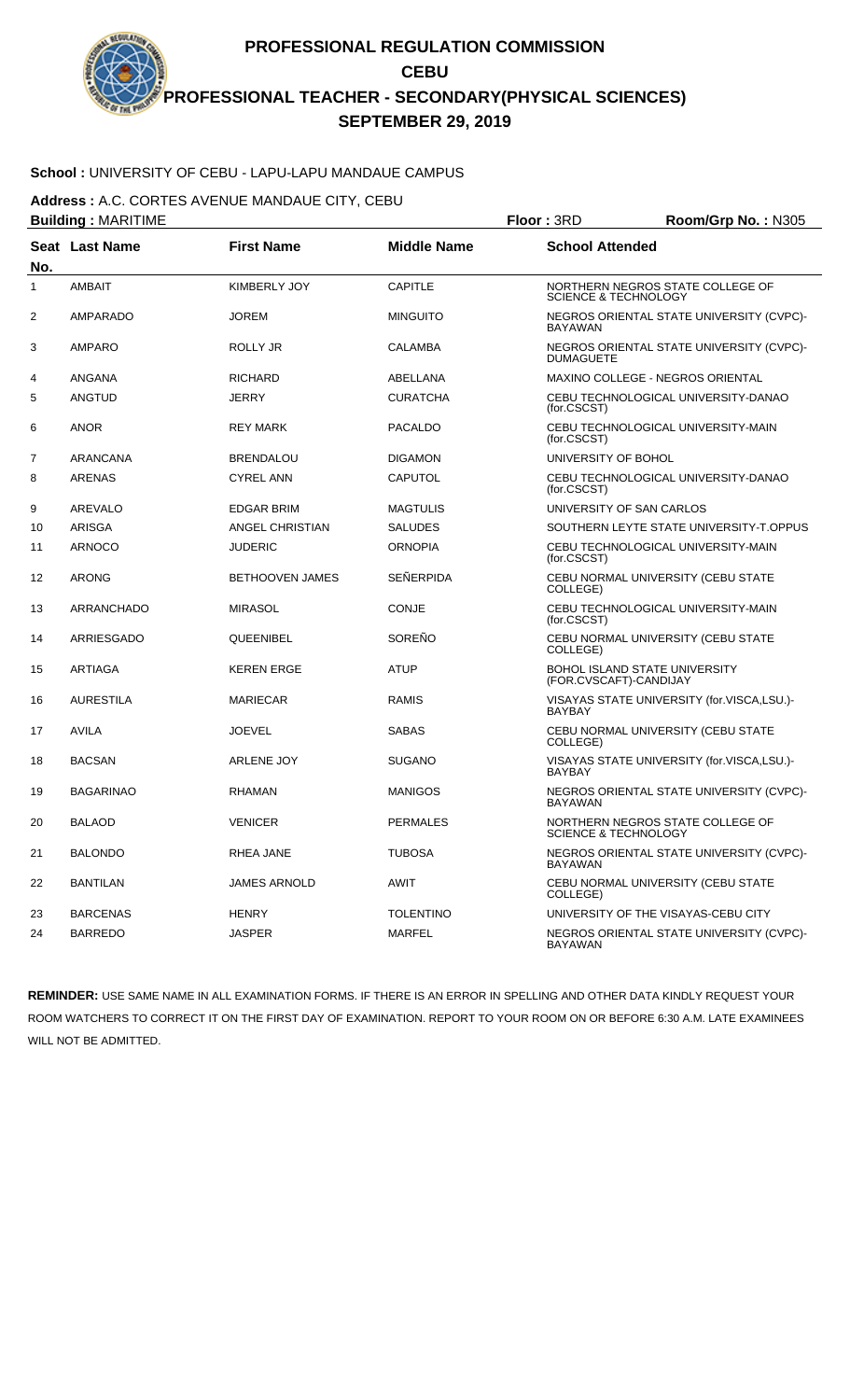# **School :** UNIVERSITY OF CEBU - LAPU-LAPU MANDAUE CAMPUS

**Address :** A.C. CORTES AVENUE MANDAUE CITY, CEBU

|     | <b>Building: MARITIME</b> |                     |                    | Floor: 3RD<br>Room/Grp No.: N306                               |  |  |
|-----|---------------------------|---------------------|--------------------|----------------------------------------------------------------|--|--|
| No. | <b>Seat Last Name</b>     | <b>First Name</b>   | <b>Middle Name</b> | <b>School Attended</b>                                         |  |  |
| 1   | <b>BASTISMO</b>           | <b>MARIEFLOR</b>    | <b>RAVANES</b>     | SAINT PAUL COLLEGE FOUNDATION. INC (CEBU-<br>ST PAUL COLL)     |  |  |
| 2   | <b>BAYDAL</b>             | <b>SHARMAINE</b>    | <b>JAYME</b>       | CEBU TECHNOLOGICAL UNIVERSITY-DANAO<br>(for.CSCST)             |  |  |
| 3   | BAYON-ON                  | <b>CYRIL MARK</b>   | <b>BACOLOD</b>     | CEBU NORMAL UNIVERSITY (CEBU STATE<br>COLLEGE)                 |  |  |
| 4   | <b>BAYRON</b>             | <b>REAN</b>         | <b>SOMBREO</b>     | VISAYAS STATE UNIVERSITY (for.VISCA,LSU.)-<br><b>BAYBAY</b>    |  |  |
| 5   | <b>BERCADES</b>           | CARYL JANE          | <b>ARSENIO</b>     | VISAYAS STATE UNIVERSITY (for.VISCA,LSU.)-<br><b>BAYBAY</b>    |  |  |
| 6   | <b>BERON</b>              | <b>JOHN VENCENT</b> | <b>BOISER</b>      | BOHOL ISLAND STATE UNIVERSITY<br>(FOR.CVSCAFT)-CANDIJAY        |  |  |
| 7   | <b>BETONIO</b>            | <b>PAUL MIKE</b>    | <b>PANO</b>        | BOHOL ISLAND STATE UNIVERSITY<br>(FOR.CVSCAFT)-CANDIJAY        |  |  |
| 8   | <b>BOLHANO</b>            | <b>DEXTER</b>       | <b>SILVANO</b>     | CEBU NORMAL UNIVERSITY (CEBU STATE<br>COLLEGE)                 |  |  |
| 9   | <b>BONGO</b>              | ROLANDO JR          | <b>PASIGAY</b>     | CEBU NORMAL UNIVERSITY (CEBU STATE<br>COLLEGE)                 |  |  |
| 10  | <b>BONOCAN</b>            | <b>JENAS</b>        | DANDAN             | SAINT PAUL COLLEGE FOUNDATION, INC (CEBU-<br>ST PAUL COLL)     |  |  |
| 11  | <b>BORRES</b>             | <b>HAIDEE JEAN</b>  | <b>DIACOSTA</b>    | UNIVERSITY OF CEBU                                             |  |  |
| 12  | <b>BRIGOLI</b>            | <b>LEIZL</b>        | <b>MONTECILLO</b>  | UNIVERSITY OF THE VISAYAS-CEBU CITY                            |  |  |
| 13  | <b>BRUA</b>               | <b>MARC</b>         | LORIA              | CEBU NORMAL UNIVERSITY (CEBU STATE<br>COLLEGE)                 |  |  |
| 14  | <b>BUCAD</b>              | <b>IRIS ANN</b>     | <b>BANSI</b>       | NEGROS ORIENTAL STATE UNIVERSITY (CVPC)-<br><b>BAYAWAN</b>     |  |  |
| 15  | <b>BULA</b>               | <b>MARIEL</b>       | <b>CABRERA</b>     | CEBU TECHNOLOGICAL UNIVERSITY-MAIN<br>(for.CSCST)              |  |  |
| 16  | <b>BULAGAO</b>            | ARNEL               | <b>SUMUHID</b>     | SIQUIJOR STATE COLLEGE                                         |  |  |
| 17  | <b>BUTLIG</b>             | <b>JULIE ANN</b>    | AYUBAN             | BOHOL ISLAND STATE UNIVERSITY<br>(FOR.CVSCAFT)-CANDIJAY        |  |  |
| 18  | CA-ADAN                   | <b>CHANDER JAY</b>  | <b>ROSALEJOS</b>   | CEBU TECHNOLOGICAL UNIVERSITY-MAIN<br>(for.CSCST)              |  |  |
| 19  | <b>CAAYON</b>             | <b>KEZA</b>         | <b>MANALILI</b>    | CEBU NORMAL UNIVERSITY (CEBU STATE<br>COLLEGE)                 |  |  |
| 20  | CABAHUG                   | <b>MARY ANN</b>     | ARNADO             | CEBU TECHNOLOGICAL UNIVERSITY-DANAO<br>(for.CSCST)             |  |  |
| 21  | <b>CABILLO</b>            | ARIEL               | <b>BANLOS</b>      | NEGROS ORIENTAL STATE UNIVERSITY (CVPC)-<br><b>BAYAWAN</b>     |  |  |
| 22  | CABUNGCAL                 | <b>KAREN</b>        |                    | <b>FOUNDATION UNIVERSITY</b>                                   |  |  |
| 23  | CACHO                     | <b>JELLY JR</b>     | <b>PALOMAR</b>     | NEGROS ORIENTAL STATE UNIVERSITY (CVPC)-<br><b>BAYAWAN</b>     |  |  |
| 24  | CADIZ                     | <b>REYNALDO</b>     | <b>ALMOSA</b>      | <b>BOHOL ISLAND STATE UNIVERSITY</b><br>(FOR.CVSCAFT)-CANDIJAY |  |  |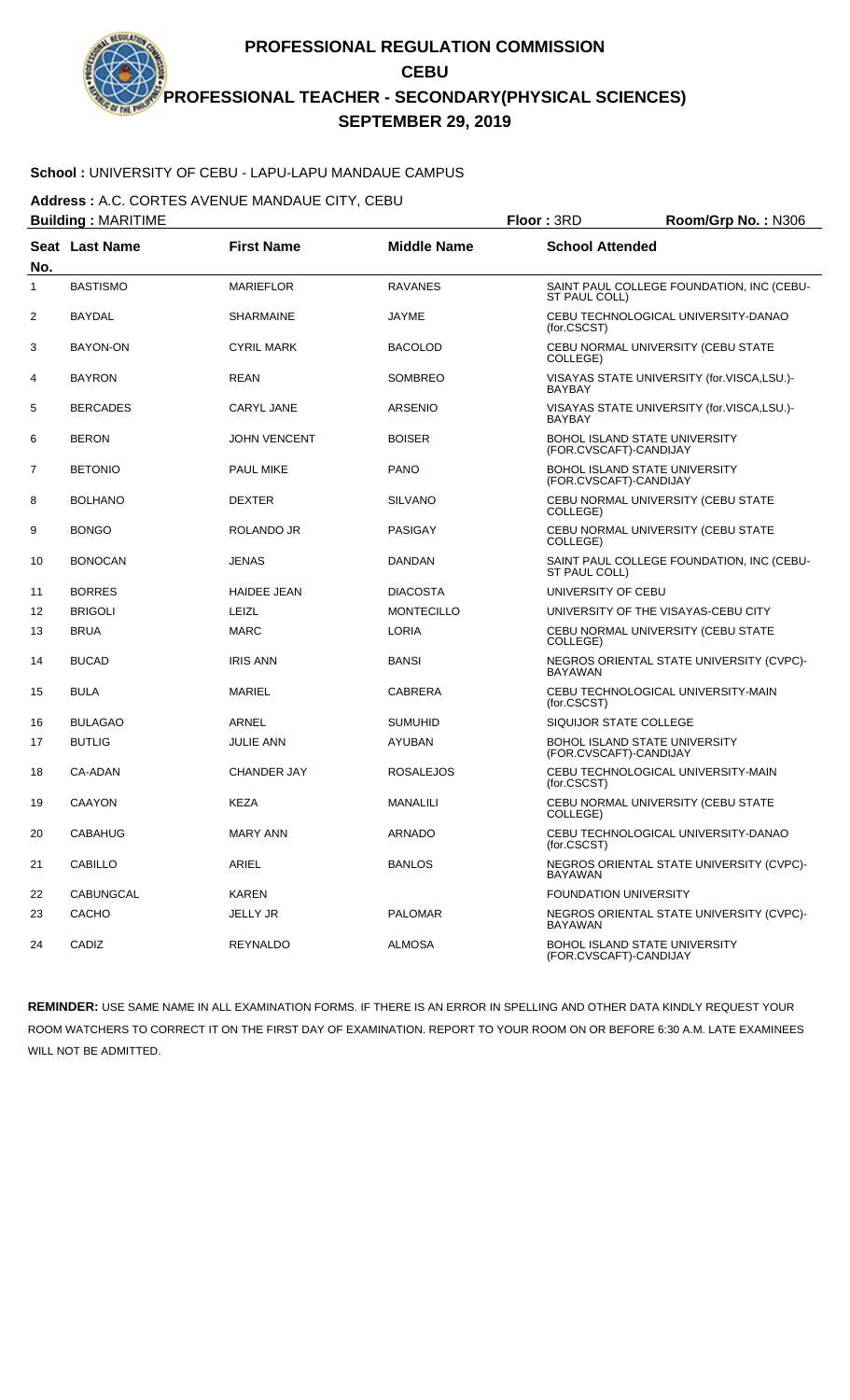# **School :** UNIVERSITY OF CEBU - LAPU-LAPU MANDAUE CAMPUS

**Address :** A.C. CORTES AVENUE MANDAUE CITY, CEBU

| <b>Building: MARITIME</b> |                  |                   |                     | Floor: 3RD                                              | Room/Grp No.: N307                       |
|---------------------------|------------------|-------------------|---------------------|---------------------------------------------------------|------------------------------------------|
| No.                       | Seat Last Name   | <b>First Name</b> | <b>Middle Name</b>  | <b>School Attended</b>                                  |                                          |
| 1                         | CAGBABANUA       | <b>ALTHEA</b>     | <b>BACALLA</b>      | <b>DUMAGUETE</b>                                        | NEGROS ORIENTAL STATE UNIVERSITY (CVPC)- |
| 2                         | CAHULOGAN        | <b>MERLITA</b>    | <b>BALABA</b>       | BOHOL ISLAND STATE UNIVERSITY<br>(FOR.CVSCAFT)-CANDIJAY |                                          |
| 3                         | <b>CAJES</b>     | <b>MA. FLONA</b>  |                     | (for.CSCST)                                             | CEBU TECHNOLOGICAL UNIVERSITY-MAIN       |
| 4                         | CALORING         | <b>REYMARK</b>    | <b>AYUNTING</b>     | <b>BAYAWAN</b>                                          | NEGROS ORIENTAL STATE UNIVERSITY (CVPC)- |
| 5                         | CAMANCE          | <b>MARY ROSE</b>  | CAPUYAN             | (for.CSCST)                                             | CEBU TECHNOLOGICAL UNIVERSITY-DANAO      |
| 6                         | CAMBAYA          | JENEFFER          | CASAS               | (for.CSCST)                                             | CEBU TECHNOLOGICAL UNIVERSITY-DANAO      |
| 7                         | <b>CAMEON</b>    | <b>GLYDELIZA</b>  | <b>EMVILE</b>       | <b>BAYAWAN</b>                                          | NEGROS ORIENTAL STATE UNIVERSITY (CVPC)- |
| 8                         | CAMINADE         | <b>SHERLY</b>     | <b>BAJENTING</b>    | (for.CSCST)                                             | CEBU TECHNOLOGICAL UNIVERSITY-MAIN       |
| 9                         | CANAM            | SHERLY MAE        | <b>VILLAFLOR</b>    | <b>BAYAWAN</b>                                          | NEGROS ORIENTAL STATE UNIVERSITY (CVPC)- |
| 10                        | CAÑAS            | ANNA MAE          | <b>CODINO</b>       | (for.CSCST)                                             | CEBU TECHNOLOGICAL UNIVERSITY-DANAO      |
| 11                        | <b>CANDAR</b>    | MAY               | ABELLANA            | COLLEGE)                                                | CEBU NORMAL UNIVERSITY (CEBU STATE       |
| 12                        | <b>CAÑETE</b>    | <b>IRENE</b>      | <b>PEPITO</b>       | (for.CSCST)                                             | CEBU TECHNOLOGICAL UNIVERSITY-DANAO      |
| 13                        | CANO             | JUDELYN           | CABRERA             | (for.CSCST)                                             | CEBU TECHNOLOGICAL UNIVERSITY-DANAO      |
| 14                        | <b>CAPAROSO</b>  | JENNY             | <b>SINUGBUHAN</b>   | (for.CSCST)                                             | CEBU TECHNOLOGICAL UNIVERSITY-MAIN       |
| 15                        | <b>CAPUL</b>     | KELLY             |                     | (for.CSCST)                                             | CEBU TECHNOLOGICAL UNIVERSITY-DANAO      |
| 16                        | <b>CAPUYAN</b>   | <b>JOCELYN</b>    | CARVAS              | <b>SCIENCE &amp; TECHNOLOGY</b>                         | NORTHERN NEGROS STATE COLLEGE OF         |
| 17                        | CARALDE          | <b>EARIN</b>      | <b>CALSADO</b>      | <b>SCIENCE &amp; TECHNOLOGY</b>                         | NORTHERN NEGROS STATE COLLEGE OF         |
| 18                        | CASAS            | ANECITO III       | LIBUT-LIBUT         | (for.CSCST)                                             | CEBU TECHNOLOGICAL UNIVERSITY-DANAO      |
| 19                        | <b>CASIA</b>     | <b>TYRINE IVE</b> | <b>GOMEZ</b>        | (for.CSCST)                                             | CEBU TECHNOLOGICAL UNIVERSITY-DANAO      |
| 20                        | CASIL            | <b>ALVY ROSE</b>  | <b>MORALES</b>      | (for.CSCST)                                             | CEBU TECHNOLOGICAL UNIVERSITY-DANAO      |
| 21                        | <b>CASTILLON</b> | <b>DEXCY</b>      | <b>DUHAYLUNGSOD</b> | SIQUIJOR STATE COLLEGE                                  |                                          |
| 22                        | <b>CASTRO</b>    | <b>FATIMA</b>     | <b>BARBADILLO</b>   | COLLEGE)                                                | CEBU NORMAL UNIVERSITY (CEBU STATE       |
| 23                        | <b>CASTRO</b>    | MARJULANIE        | ARINGAY             | (for.CSCST)                                             | CEBU TECHNOLOGICAL UNIVERSITY-DANAO      |
| 24                        | CATARAJA         | <b>CRISTINE</b>   | <b>TAUTO-AN</b>     | (for.CSCST)                                             | CEBU TECHNOLOGICAL UNIVERSITY-MAIN       |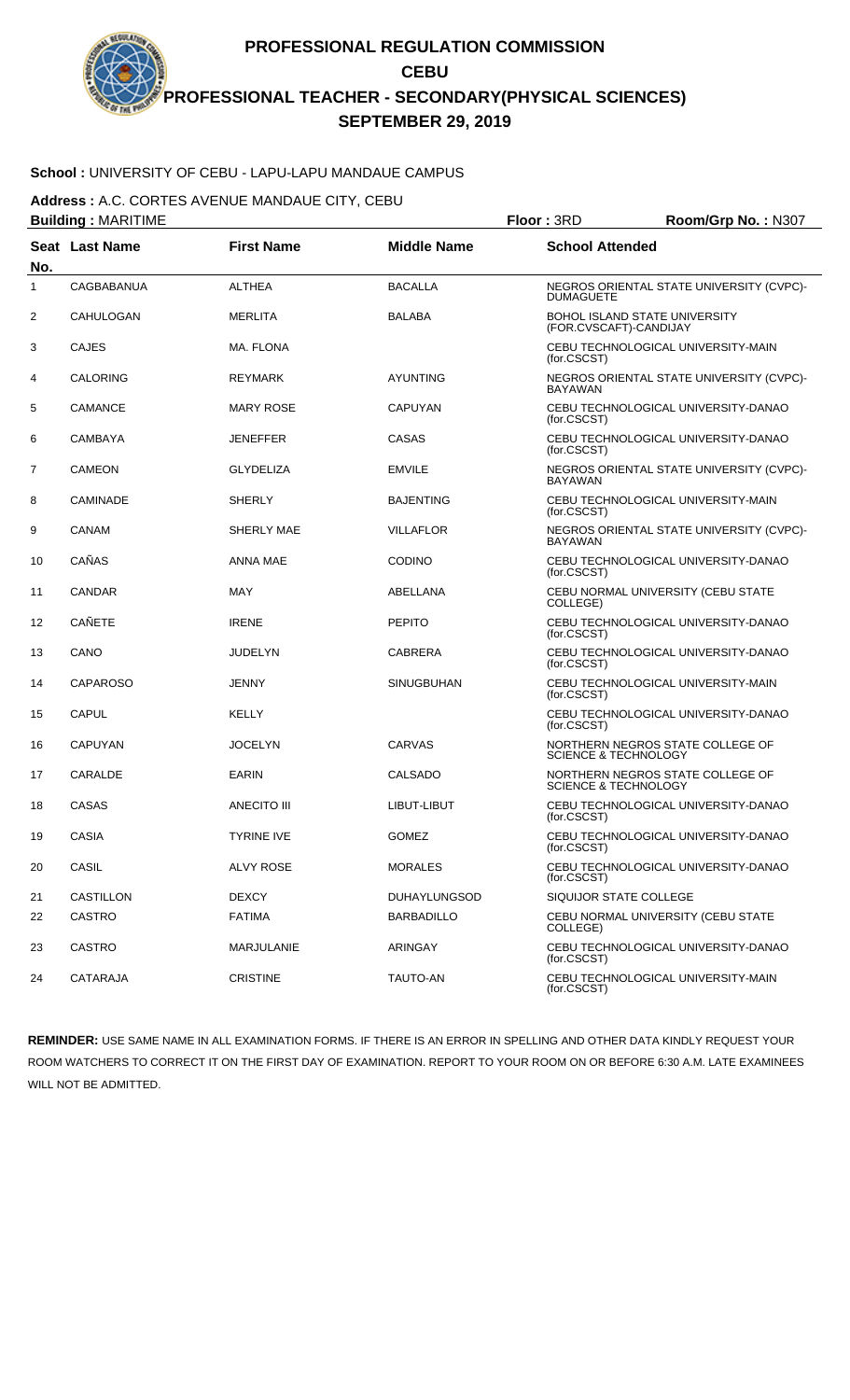## **School :** UNIVERSITY OF CEBU - LAPU-LAPU MANDAUE CAMPUS

**Address :** A.C. CORTES AVENUE MANDAUE CITY, CEBU

| <b>Building: MARITIME</b> |                       |                     | Floor: 3RD         | Room/Grp No.: N310              |                                            |
|---------------------------|-----------------------|---------------------|--------------------|---------------------------------|--------------------------------------------|
| No.                       | <b>Seat Last Name</b> | <b>First Name</b>   | <b>Middle Name</b> | <b>School Attended</b>          |                                            |
| $\mathbf{1}$              | CAVAN                 | <b>CYNTHIA VEY</b>  | <b>SAYABOC</b>     | COLLEGE)                        | CEBU NORMAL UNIVERSITY (CEBU STATE         |
| $\overline{2}$            | <b>COLA</b>           | <b>SHERLYN</b>      | <b>MEDIO</b>       | (for.CSCST)                     | CEBU TECHNOLOGICAL UNIVERSITY-DANAO        |
| 3                         | COLAO                 | <b>JENNIFER</b>     | <b>COMPRA</b>      | (for.CSCST)                     | CEBU TECHNOLOGICAL UNIVERSITY-DANAO        |
| 4                         | <b>COLENTAVA</b>      | SHELLAH MAE         | <b>ROJO</b>        | <b>SCIENCE &amp; TECHNOLOGY</b> | NORTHERN NEGROS STATE COLLEGE OF           |
| 5                         | CONDEZ                | <b>JOEY LYN</b>     | <b>GUINO-O</b>     | UNIVERSITY OF CEBU              |                                            |
| 6                         | <b>CRISTOBAL</b>      | <b>JONALYN</b>      | <b>BUSTAMANTE</b>  | (for.CSCST)                     | CEBU TECHNOLOGICAL UNIVERSITY-MAIN         |
| 7                         | <b>CUTANDA</b>        | <b>FREDELYN</b>     | <b>MELENDREZ</b>   | (FOR.CVSCAFT)-CANDIJAY          | BOHOL ISLAND STATE UNIVERSITY              |
| 8                         | <b>CUTANG</b>         | <b>VANESSE JANE</b> | MONTEALTO          | (FOR.CVSCAFT)-CANDIJAY          | <b>BOHOL ISLAND STATE UNIVERSITY</b>       |
| 9                         | <b>DACALDACAL</b>     | <b>RAFAEL</b>       | <b>PERALES</b>     | UNIVERSITY OF CEBU              |                                            |
| 10                        | <b>DAGLE</b>          | <b>JIREH BLISS</b>  | <b>ACASO</b>       | <b>BAYAWAN</b>                  | NEGROS ORIENTAL STATE UNIVERSITY (CVPC)-   |
| 11                        | <b>DAGPIN</b>         | <b>JANELLE MARY</b> | <b>GEROLAGA</b>    | <b>BAYBAY</b>                   | VISAYAS STATE UNIVERSITY (for.VISCA,LSU.)- |
| 12                        | <b>DALLINOG</b>       | ALLEN               | <b>IBASITAS</b>    | (for.CSCST)                     | CEBU TECHNOLOGICAL UNIVERSITY-MAIN         |
| 13                        | <b>DAMAYO</b>         | <b>DINNAH FAYE</b>  | <b>GUIWANON</b>    | (for.CSCST)                     | CEBU TECHNOLOGICAL UNIVERSITY-DANAO        |
| 14                        | <b>DELDA</b>          | <b>STEFANIE</b>     | <b>GAMBA</b>       | LEYTE NORMAL UNIVERSITY         |                                            |
| 15                        | <b>DELGADO</b>        | <b>CINDY</b>        | <b>CRAME</b>       | <b>BAYAWAN</b>                  | NEGROS ORIENTAL STATE UNIVERSITY (CVPC)-   |
| 16                        | <b>DELGADO</b>        | <b>JAMAICA</b>      |                    | (for.CSCST)                     | CEBU TECHNOLOGICAL UNIVERSITY-MAIN         |
| 17                        | <b>DELPOSO</b>        | RACHELOU            | <b>ROSEL</b>       | COLLEGE)                        | CEBU NORMAL UNIVERSITY (CEBU STATE         |
| 18                        | <b>DEMIAR</b>         | <b>DOREEN</b>       | <b>HINOJALES</b>   | <b>SCIENCE &amp; TECHNOLOGY</b> | NORTHERN NEGROS STATE COLLEGE OF           |
| 19                        | <b>DEMILLO</b>        | ANGELICA            | CARAIG             | <b>BAYAWAN</b>                  | NEGROS ORIENTAL STATE UNIVERSITY (CVPC)-   |
| 20                        | <b>DEQUIÑA</b>        | <b>CHANDAMIE</b>    | <b>TANGENTE</b>    | <b>BAYAWAN</b>                  | NEGROS ORIENTAL STATE UNIVERSITY (CVPC)-   |
| 21                        | <b>DERAIN</b>         | <b>GERALDINE</b>    | <b>DINOY</b>       | (FOR.CVSCAFT)-CANDIJAY          | BOHOL ISLAND STATE UNIVERSITY              |
| 22                        | <b>DIACAMUS</b>       | <b>JENNIFER</b>     | <b>SAYCON</b>      |                                 | SAINT CATHERINE'S COLLEGE-CARCAR           |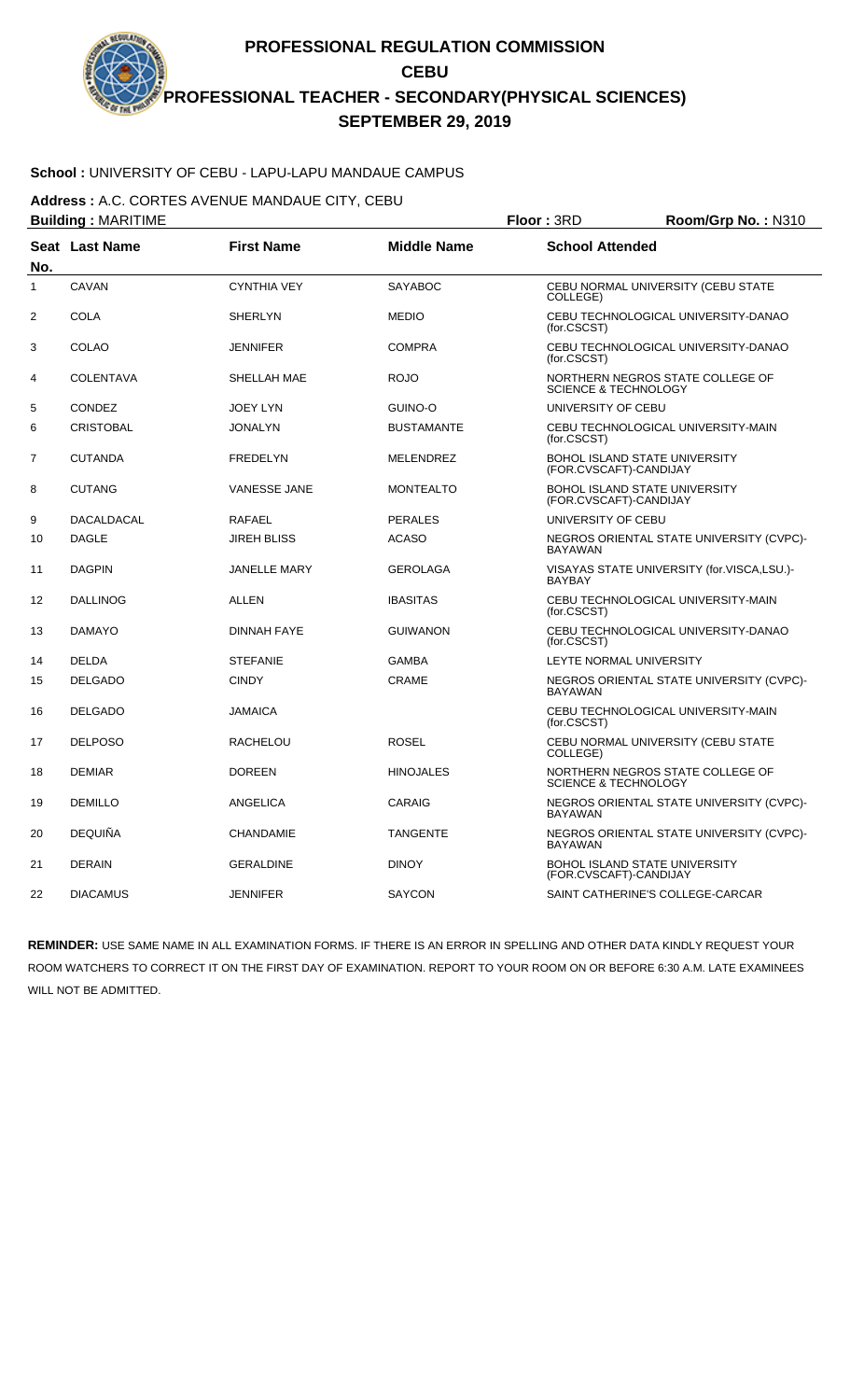## **School :** UNIVERSITY OF CEBU - LAPU-LAPU MANDAUE CAMPUS

**Address :** A.C. CORTES AVENUE MANDAUE CITY, CEBU

| <b>Building: MARITIME</b> |                  |                      |                    | Floor: 3RD                 | Room/Grp No.: N311                       |
|---------------------------|------------------|----------------------|--------------------|----------------------------|------------------------------------------|
| No.                       | Seat Last Name   | <b>First Name</b>    | <b>Middle Name</b> | <b>School Attended</b>     |                                          |
| $\mathbf{1}$              | <b>DIADA</b>     | <b>APRIL GRACE</b>   | DE LA TORRE        | <b>BAYAWAN</b>             | NEGROS ORIENTAL STATE UNIVERSITY (CVPC)- |
| $\overline{2}$            | <b>DIAMANO</b>   | CATHY NIÑA BUEN      |                    | <b>DUMAGUETE</b>           | NEGROS ORIENTAL STATE UNIVERSITY (CVPC)- |
| 3                         | <b>DICDICAN</b>  | <b>JERSAH</b>        | <b>SUMAYA</b>      |                            | SOUTHERN LEYTE STATE UNIVERSITY-T.OPPUS  |
| 4                         | <b>DIMALNA</b>   | <b>ASNAIFA</b>       | <b>ASAL</b>        |                            | LANAO NATIONAL COLLEGE OF ARTS & TRADES  |
| 5                         | <b>DINGLASA</b>  | <b>BEVERLIE</b>      | <b>REMOLANO</b>    | <b>BAIS CAMPUS</b>         | NEGROS ORIENTAL STATE UNIVERSITY (CVPC)- |
| 6                         | <b>DIZON</b>     | <b>SHYRINE MAY</b>   | <b>ENSIPEDO</b>    | (for.CSCST)                | CEBU TECHNOLOGICAL UNIVERSITY-MAIN       |
| $\overline{7}$            | <b>DUGOS</b>     | <b>MARLYN</b>        | <b>IBAÑEZ</b>      | <b>HOLY INFANT COLLEGE</b> |                                          |
| 8                         | <b>DULAPO</b>    | HONEY JHOY           | <b>LLURAG</b>      | <b>BAYAWAN</b>             | NEGROS ORIENTAL STATE UNIVERSITY (CVPC)- |
| 9                         | <b>DUMALAN</b>   | <b>ALEXA</b>         | <b>LIONG</b>       | <b>DUMAGUETE</b>           | NEGROS ORIENTAL STATE UNIVERSITY (CVPC)- |
| 10                        | <b>EBARSABAL</b> | <b>CHRISTINE JOY</b> | <b>MAATA</b>       | <b>BAYAWAN</b>             | NEGROS ORIENTAL STATE UNIVERSITY (CVPC)- |
| 11                        | <b>ECHAVEZ</b>   | <b>FREELAND</b>      |                    | COLLEGE)                   | CEBU NORMAL UNIVERSITY (CEBU STATE       |
| 12                        | EDAÑO            | <b>ROSELENE</b>      | <b>ANONAS</b>      | <b>BAYAWAN</b>             | NEGROS ORIENTAL STATE UNIVERSITY (CVPC)- |
| 13                        | <b>EGOT</b>      | <b>GALILEA</b>       | <b>RELLEN</b>      | (for.CSCST)                | CEBU TECHNOLOGICAL UNIVERSITY-MAIN       |
| 14                        | <b>ELLEGUIN</b>  | <b>CHERLIE</b>       | <b>FERNANDEZ</b>   | (for.CSCST)                | CEBU TECHNOLOGICAL UNIVERSITY-MAIN       |
| 15                        | <b>ELUDO</b>     | <b>QUENNIE MARIE</b> | <b>GALERA</b>      |                            | PRESBYTERIAN TECHNOLOGICAL COLLEGE       |
| 16                        | <b>ENDINO</b>    | <b>JOYCILLE</b>      | <b>TUMALE</b>      | <b>BAYAWAN</b>             | NEGROS ORIENTAL STATE UNIVERSITY (CVPC)- |
| 17                        | <b>ENOLPE</b>    | <b>LIZA</b>          | <b>DORIAS</b>      |                            | PRESBYTERIAN TECHNOLOGICAL COLLEGE       |
| 18                        | <b>ENRIQUEZ</b>  | <b>KEESHIA</b>       | <b>CUIZON</b>      | (for.CSCST)                | CEBU TECHNOLOGICAL UNIVERSITY-DANAO      |
| 19                        | <b>ENTERO</b>    | <b>SYRA</b>          | <b>POLLOSO</b>     | (for.CSCST)                | CEBU TECHNOLOGICAL UNIVERSITY-MAIN       |
| 20                        | <b>ESCLAMADO</b> | <b>JELPA</b>         | <b>LICAYAN</b>     | (FOR.CVSCAFT)-CANDIJAY     | <b>BOHOL ISLAND STATE UNIVERSITY</b>     |
| 21                        | <b>ESMITALDA</b> | <b>CLIFFORD</b>      | <b>GERVISE</b>     | (for.CSCST)                | CEBU TECHNOLOGICAL UNIVERSITY-DANAO      |
| 22                        | <b>ESPAÑOLA</b>  | <b>MARIAN</b>        | <b>PASCO</b>       | (for.CSCST)                | CEBU TECHNOLOGICAL UNIVERSITY-DANAO      |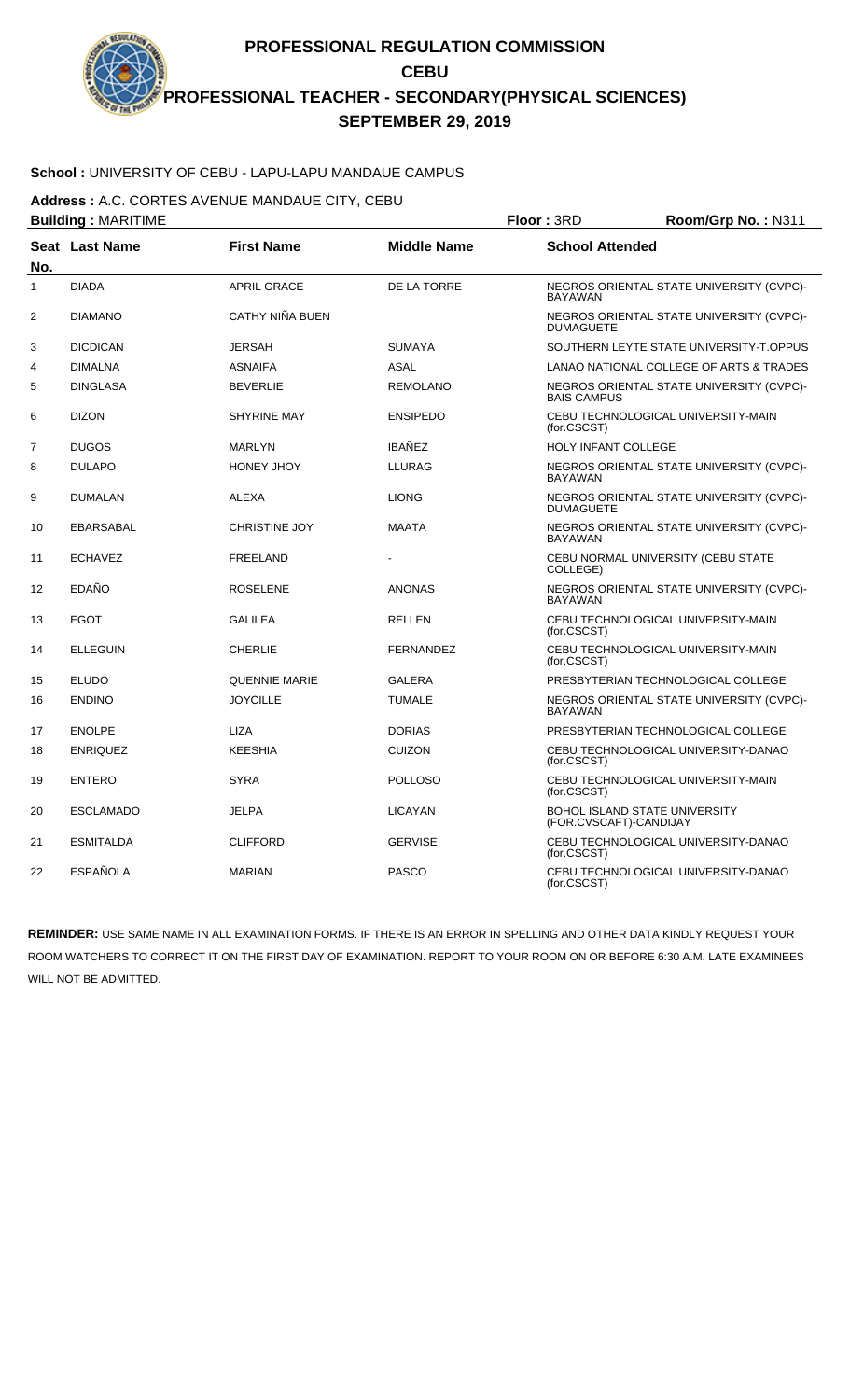## **School :** UNIVERSITY OF CEBU - LAPU-LAPU MANDAUE CAMPUS

**Address :** A.C. CORTES AVENUE MANDAUE CITY, CEBU

| <b>Building: MARITIME</b> |                       |                     | Floor: 3RD         | Room/Grp No.: N312     |                                            |  |
|---------------------------|-----------------------|---------------------|--------------------|------------------------|--------------------------------------------|--|
| No.                       | <b>Seat Last Name</b> | <b>First Name</b>   | <b>Middle Name</b> | <b>School Attended</b> |                                            |  |
| $\mathbf{1}$              | <b>ESTOCONING</b>     | ARAH                | <b>NAPATUTAN</b>   | <b>BAYAWAN</b>         | NEGROS ORIENTAL STATE UNIVERSITY (CVPC)-   |  |
| 2                         | <b>ESTRAEL</b>        | ANGEL               | <b>BARDA</b>       | (for.CSCST)            | CEBU TECHNOLOGICAL UNIVERSITY-MAIN         |  |
| 3                         | <b>ESTRERA</b>        | <b>DANICA</b>       |                    | UNIVERSITY OF CEBU     |                                            |  |
| 4                         | <b>ESTRERA</b>        | <b>LORIE JEAN</b>   | <b>MONTEJO</b>     | (for.CSCST)            | CEBU TECHNOLOGICAL UNIVERSITY-MAIN         |  |
| 5                         | <b>ESTRERA</b>        | <b>RIZEL</b>        | <b>LUCHAVEZ</b>    | (for.CSCST)            | CEBU TECHNOLOGICAL UNIVERSITY-MAIN         |  |
| 6                         | <b>FENOMENO</b>       | <b>LEMUEL</b>       | <b>BOHOL</b>       |                        | SOUTHERN LEYTE STATE UNIVERSITY-T.OPPUS    |  |
| 7                         | <b>FLORDELIZA</b>     | <b>ROSEL</b>        | PAPELLERO          | UNIVERSITY OF CEBU     |                                            |  |
| 8                         | <b>FLORES</b>         | <b>GERARD</b>       | <b>PLEÑOS</b>      | (for.CSCST)            | CEBU TECHNOLOGICAL UNIVERSITY-DANAO        |  |
| 9                         | <b>FLORES</b>         | <b>MAE AGUSTINE</b> | <b>MACUGUE</b>     |                        | CEBU INSTITUTE OF TECHNOLOGY - UNIVERSITY  |  |
| 10                        | <b>FLORES</b>         | <b>MAYFLOR</b>      | <b>CUEVAS</b>      |                        | CAMIGUIN POLYTECHNIC STATE COLLEGE         |  |
| 11                        | <b>FLORES</b>         | <b>ROLDAN</b>       | <b>PANINSORO</b>   | <b>BAYAWAN</b>         | NEGROS ORIENTAL STATE UNIVERSITY (CVPC)-   |  |
| 12                        | <b>FRAILE</b>         | <b>LORIE MAE</b>    | <b>BOHOLANO</b>    | OF TECHNOLOGY          | MINDANAO STATE UNIVERSITY-ILIGAN INSTITUTE |  |
| 13                        | <b>FUENTES</b>        | <b>BENJAMIN III</b> | <b>TEJO</b>        | <b>BAYAWAN</b>         | NEGROS ORIENTAL STATE UNIVERSITY (CVPC)-   |  |
| 14                        | <b>FUENTES</b>        | <b>NIKKA MAE</b>    | <b>JOSOY</b>       | (for.CSCST)            | CEBU TECHNOLOGICAL UNIVERSITY-DANAO        |  |
| 15                        | <b>GABANE</b>         | <b>CRISTINA</b>     | <b>MABANAN</b>     |                        | SAMAR STATE UNIVERSITY (SAMAR S.P.C.)      |  |
| 16                        | <b>GABIN</b>          | <b>JEROME</b>       | <b>SAMORANO</b>    | SIQUIJOR STATE COLLEGE |                                            |  |
| 17                        | <b>GALIGAO</b>        | <b>REGINA</b>       | <b>PLAZA</b>       |                        | UNIVERSITY OF THE VISAYAS-CEBU CITY        |  |
| 18                        | <b>GALLARDE</b>       | LAILA               | <b>BAROMAN</b>     | <b>BAYAWAN</b>         | NEGROS ORIENTAL STATE UNIVERSITY (CVPC)-   |  |
| 19                        | <b>GALOLO</b>         | KIM JOSHUA          | CATIGAN            |                        | SOUTHERN LEYTE STATE UNIVERSITY-T.OPPUS    |  |
| 20                        | <b>GARRIDO</b>        | <b>CHRISTINE</b>    | <b>AGUILAR</b>     | <b>BAYAWAN</b>         | NEGROS ORIENTAL STATE UNIVERSITY (CVPC)-   |  |
| 21                        | <b>GASTADOR</b>       | <b>MARICHU</b>      |                    | COLLEGE)               | CEBU NORMAL UNIVERSITY (CEBU STATE         |  |
| 22                        | <b>GAUDIA</b>         | LOYD                | DELA LIÑA          | <b>DUMAGUETE</b>       | NEGROS ORIENTAL STATE UNIVERSITY (CVPC)-   |  |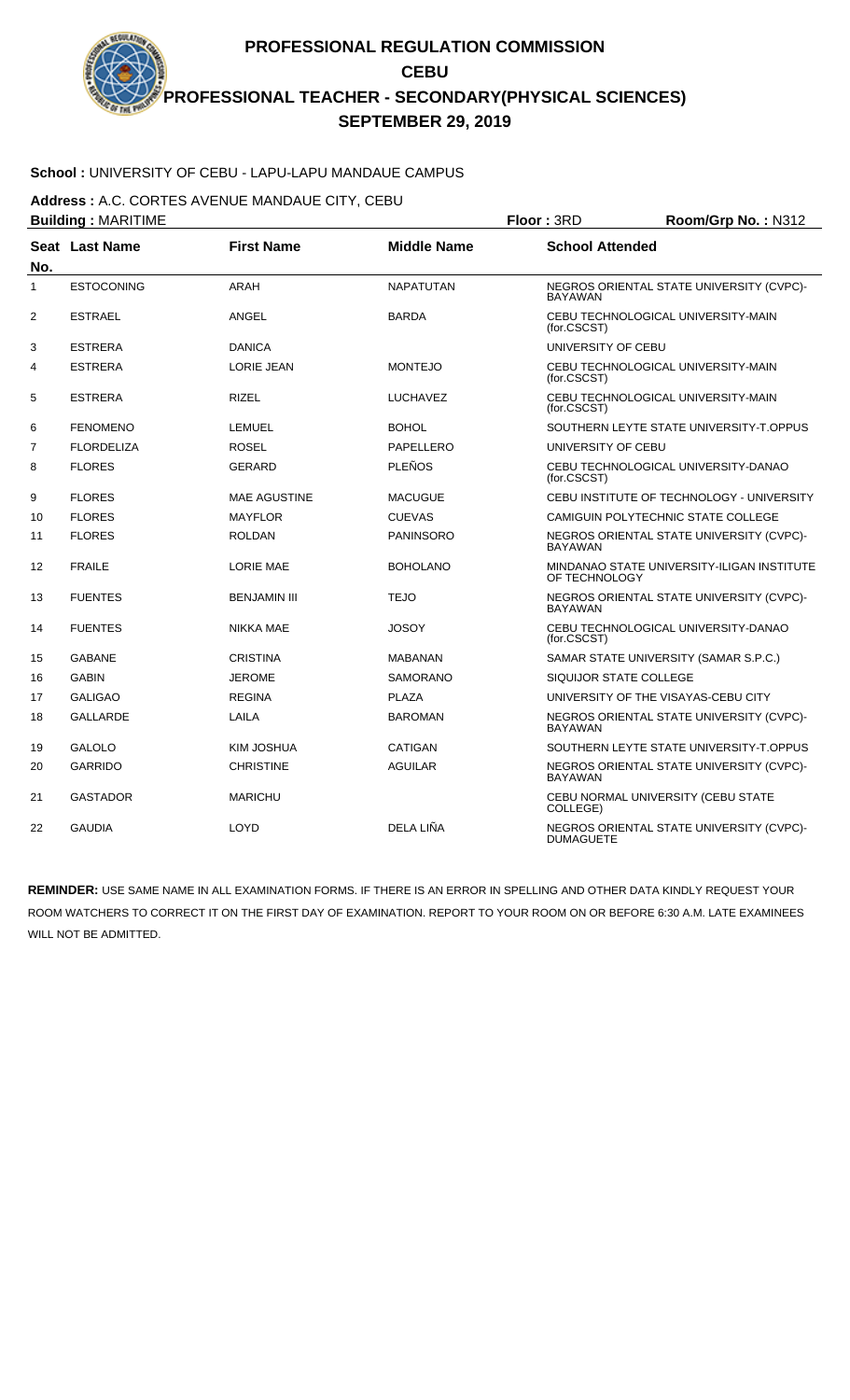# **School :** UNIVERSITY OF CEBU - LAPU-LAPU MANDAUE CAMPUS

**Address :** A.C. CORTES AVENUE MANDAUE CITY, CEBU

| <b>Building: MARITIME</b> |                  |                      | Floor: 3RD           | Room/Grp No.: N313              |                                          |
|---------------------------|------------------|----------------------|----------------------|---------------------------------|------------------------------------------|
| No.                       | Seat Last Name   | <b>First Name</b>    | <b>Middle Name</b>   | <b>School Attended</b>          |                                          |
| 1                         | <b>GENTELIZO</b> | KARL JAKE            | <b>JAMANDRON</b>     | <b>BAYAWAN</b>                  | NEGROS ORIENTAL STATE UNIVERSITY (CVPC)- |
| 2                         | <b>GERARMAN</b>  | <b>MODEZA</b>        | <b>GETUBIG</b>       | COLLEGE)                        | CEBU NORMAL UNIVERSITY (CEBU STATE       |
| 3                         | <b>GERIAN</b>    | <b>RODEL</b>         | <b>ADAN</b>          | <b>BAYAWAN</b>                  | NEGROS ORIENTAL STATE UNIVERSITY (CVPC)- |
| 4                         | <b>GESMAN</b>    | SHYL-AN MAE          | <b>BASALAN</b>       | (for.CSCST)                     | CEBU TECHNOLOGICAL UNIVERSITY-MAIN       |
| 5                         | <b>GEYROZAGA</b> | <b>CRISH</b>         | <b>GELLA</b>         | (for.CSCST)                     | CEBU TECHNOLOGICAL UNIVERSITY-MAIN       |
| 6                         | <b>GIANGAN</b>   | <b>MARJORIE</b>      | <b>AWID</b>          | (for.CSCST)                     | CEBU TECHNOLOGICAL UNIVERSITY-DANAO      |
| $\overline{7}$            | <b>GIRASOL</b>   | ZARUJO               | CALINGACION          | SILLIMAN UNIVERSITY             |                                          |
| 8                         | <b>GOMEZ</b>     | <b>EDELBERTO III</b> | <b>ESCARIO</b>       | (for.CSCST)                     | CEBU TECHNOLOGICAL UNIVERSITY-MAIN       |
| 9                         | <b>GONZAGA</b>   | MA. ELISA            | <b>NUÑEZ</b>         | (for.CSCST)                     | CEBU TECHNOLOGICAL UNIVERSITY-MAIN       |
| 10                        | <b>GONZAGA</b>   | <b>ROSALIE</b>       | <b>LOGRONIO</b>      | COLLEGE)                        | CEBU NORMAL UNIVERSITY (CEBU STATE       |
| 11                        | <b>GONZALES</b>  | <b>ARCHIE ANN</b>    | <b>BENIGAY</b>       | <b>DUMAGUETE</b>                | NEGROS ORIENTAL STATE UNIVERSITY (CVPC)- |
| 12                        | <b>GONZALES</b>  | <b>CHARLIE</b>       | <b>CABAÑERO</b>      | (for.CSCST)                     | CEBU TECHNOLOGICAL UNIVERSITY-MAIN       |
| 13                        | <b>GOPIO</b>     | <b>ANTONIO JR</b>    | <b>ILUSTRISIMO</b>   | <b>SCIENCE &amp; TECHNOLOGY</b> | NORTHERN NEGROS STATE COLLEGE OF         |
| 14                        | <b>GUMANIT</b>   | <b>HANNA GRACE</b>   | VAILOCES             | (FOR.CVSCAFT)-CANDIJAY          | <b>BOHOL ISLAND STATE UNIVERSITY</b>     |
| 15                        | <b>GUMAPAC</b>   | <b>LEA</b>           | <b>DALAGAN</b>       | TAGBILARAN)                     | HOLY NAME UNIVERSITY (for.DIVINE WORD-   |
| 16                        | <b>HERANA</b>    | <b>JELDIN</b>        | <b>TANTAY</b>        | (for.CSCST)                     | CEBU TECHNOLOGICAL UNIVERSITY-DANAO      |
| 17                        | <b>HERBIAS</b>   | LAARNE               | <b>SASING</b>        | UNIVERSITY OF CEBU              |                                          |
| 18                        | <b>HINAMPAS</b>  | <b>MARIA BEAH</b>    | CACHO                | (FOR.CVSCAFT)-CANDIJAY          | <b>BOHOL ISLAND STATE UNIVERSITY</b>     |
| 19                        | <b>HINGPIT</b>   | RAQUEL               | JANDAYAN             | (FOR.CVSCAFT)-CANDIJAY          | BOHOL ISLAND STATE UNIVERSITY            |
| 20                        | <b>HISOLER</b>   | <b>DEXIE JEAN</b>    | <b>LABONITE</b>      | (for.CSCST)                     | CEBU TECHNOLOGICAL UNIVERSITY-MAIN       |
| 21                        | <b>HISONA</b>    | <b>JADE</b>          | <b>SILFABAN</b>      | <b>BAYAWAN</b>                  | NEGROS ORIENTAL STATE UNIVERSITY (CVPC)- |
| 22                        | <b>ICOY</b>      | <b>HYACINTH ROSE</b> | <b>MANGUILIMOTAN</b> | (for.CSCST)                     | CEBU TECHNOLOGICAL UNIVERSITY-MAIN       |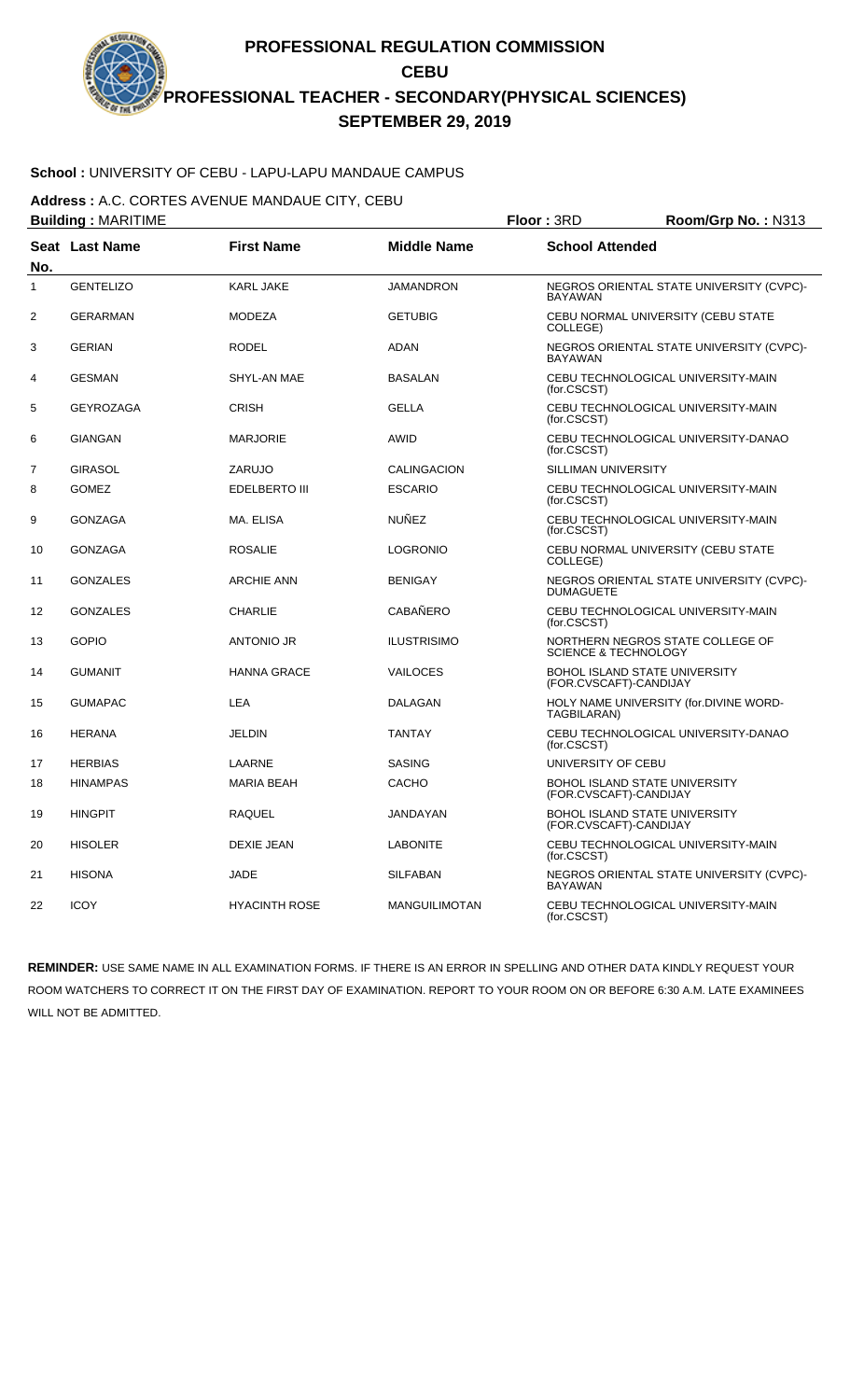# **School :** UNIVERSITY OF CEBU - LAPU-LAPU MANDAUE CAMPUS

**Address :** A.C. CORTES AVENUE MANDAUE CITY, CEBU

| <b>Building: MARITIME</b> |                    |                    |                    | Floor: 3RD                      | Room/Grp No.: N314                       |
|---------------------------|--------------------|--------------------|--------------------|---------------------------------|------------------------------------------|
| No.                       | Seat Last Name     | <b>First Name</b>  | <b>Middle Name</b> | <b>School Attended</b>          |                                          |
| 1                         | <b>IDIAS</b>       | <b>IRISH JANE</b>  | <b>SAMSON</b>      | (for.CSCST)                     | CEBU TECHNOLOGICAL UNIVERSITY-MAIN       |
| 2                         | <b>IGOT</b>        | <b>BRAYAN</b>      | <b>MAGALSO</b>     | COLLEGE)                        | CEBU NORMAL UNIVERSITY (CEBU STATE       |
| 3                         | <b>IGOT</b>        | <b>MAE</b>         | <b>DONCILLO</b>    | COLLEGE)                        | CEBU NORMAL UNIVERSITY (CEBU STATE       |
| 4                         | <b>ILAIDA</b>      | <b>YUKA</b>        | <b>CASTRO</b>      | (for.CSCST)                     | CEBU TECHNOLOGICAL UNIVERSITY-DANAO      |
| 5                         | <b>ILUSTRISIMO</b> | VERGEL             | <b>ALMODIEL</b>    | (for.CSCST)                     | CEBU TECHNOLOGICAL UNIVERSITY-MAIN       |
| 6                         | <b>INSANG</b>      | <b>CAMILLE JOY</b> | <b>ALBAO</b>       | COLLEGE)                        | CEBU NORMAL UNIVERSITY (CEBU STATE       |
| $\overline{7}$            | <b>ISINARDO</b>    | <b>MYRA</b>        | <b>TUMALA</b>      | <b>SCIENCE &amp; TECHNOLOGY</b> | NORTHERN NEGROS STATE COLLEGE OF         |
| 8                         | <b>JANSON</b>      | POE JR             | <b>BARBO</b>       | UNIVERSITY OF CEBU              |                                          |
| 9                         | <b>JARIOL</b>      | EVER LOVELY FAYE   |                    | (for.CSCST)                     | CEBU TECHNOLOGICAL UNIVERSITY-MAIN       |
| 10                        | JAYME              | <b>JAMES DYLE</b>  | <b>ENRIQUEZ</b>    | UNIVERSITY OF CEBU              |                                          |
| 11                        | <b>JOCSON</b>      | <b>MARIANO</b>     | <b>FORTALEZA</b>   |                                 | <b>BINALBAGAN CATHOLIC COLLEGE</b>       |
| 12                        | <b>JOPIA</b>       | <b>JHANNA MAE</b>  | PEÑAS              | (for.CSCST)                     | CEBU TECHNOLOGICAL UNIVERSITY-DANAO      |
| 13                        | <b>TOLOTOL</b>     | <b>RUSELLE</b>     | <b>PIQUERO</b>     | (FOR.CVSCAFT)-CANDIJAY          | <b>BOHOL ISLAND STATE UNIVERSITY</b>     |
| 14                        | <b>JUANILLO</b>    | <b>FLORA MAY</b>   | <b>AGBON</b>       | <b>BAYAWAN</b>                  | NEGROS ORIENTAL STATE UNIVERSITY (CVPC)- |
| 15                        | <b>JUNCO</b>       | <b>MARK JOHN</b>   | <b>PATRIMONIO</b>  | <b>BAYAWAN</b>                  | NEGROS ORIENTAL STATE UNIVERSITY (CVPC)- |
| 16                        | <b>LACPAO</b>      | <b>GENELYN</b>     | <b>PABALATE</b>    | <b>BAYAWAN</b>                  | NEGROS ORIENTAL STATE UNIVERSITY (CVPC)- |
| 17                        | <b>LAJOT</b>       | <b>JUPHY</b>       | <b>BERSOLDA</b>    | <b>BAYAWAN</b>                  | NEGROS ORIENTAL STATE UNIVERSITY (CVPC)- |
| 18                        | <b>LANTICSE</b>    | <b>JECEJANE</b>    | <b>CHAVEZ</b>      | (for.CSCST)                     | CEBU TECHNOLOGICAL UNIVERSITY-MAIN       |
| 19                        | LASPUÑA            | <b>RICA</b>        | <b>GENERALAO</b>   | (for.CSCST)                     | CEBU TECHNOLOGICAL UNIVERSITY-MAIN       |
| 20                        | LAUDE              | RO-ANN             | <b>SIEGUE</b>      | UNIVERSITY OF SAN CARLOS        |                                          |
| 21                        | <b>LAUSA</b>       | <b>MERALUNA</b>    | <b>SULTAN</b>      | <b>SCIENCE &amp; TECHNOLOGY</b> | NORTHERN NEGROS STATE COLLEGE OF         |
| 22                        | LAVADOR            | <b>LEONARDO JR</b> | CASAS              | (for.CSCST)                     | CEBU TECHNOLOGICAL UNIVERSITY-DANAO      |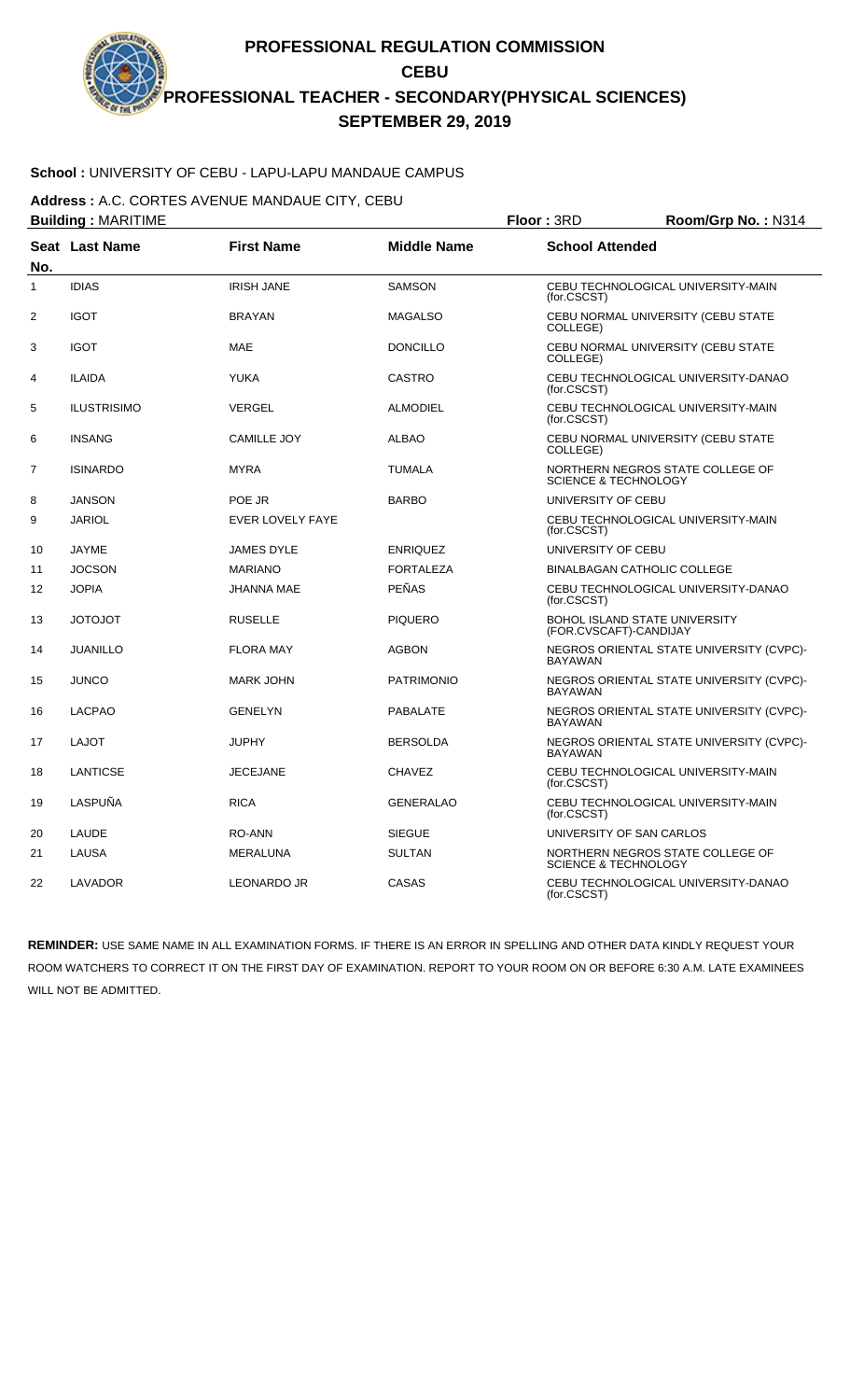## **School :** UNIVERSITY OF CEBU - LAPU-LAPU MANDAUE CAMPUS

**Address :** A.C. CORTES AVENUE MANDAUE CITY, CEBU

| <b>Building: MARITIME</b> |                   |                      |                    | Floor: 3RD                      | Room/Grp No.: N315                          |
|---------------------------|-------------------|----------------------|--------------------|---------------------------------|---------------------------------------------|
| No.                       | Seat Last Name    | <b>First Name</b>    | <b>Middle Name</b> | <b>School Attended</b>          |                                             |
| $\mathbf{1}$              | <b>LINOGON</b>    | <b>JETHEL</b>        | <b>ALIGATO</b>     | <b>SCIENCE &amp; TECHNOLOGY</b> | NORTHERN NEGROS STATE COLLEGE OF            |
| 2                         | <b>LIPALAM</b>    | <b>ROSE MARIE</b>    | <b>YUCOT</b>       | (for.CSCST)                     | CEBU TECHNOLOGICAL UNIVERSITY-MAIN          |
| 3                         | <b>LOQUINARIO</b> | AMELYN               | <b>AMASAN</b>      | <b>BAYAWAN</b>                  | NEGROS ORIENTAL STATE UNIVERSITY (CVPC)-    |
| 4                         | LUCHAVEZ          | <b>JUNALYN</b>       | <b>ROBLE</b>       | (for.CSCST)                     | CEBU TECHNOLOGICAL UNIVERSITY-DANAO         |
| 5                         | LUMAHANG          | ALFE                 | CAJAN              |                                 | LA CONSOLACION COLLEGE-LILOAN, CEBU CITY    |
| 6                         | <b>LUTAO</b>      | <b>ANA ROSA</b>      | <b>YPIL</b>        | N.S.C.A.)-ILOG CAMPUS           | CENTRAL PHILIPPINES STATE UNIVERSITY - (FOR |
| 7                         | LUYAS             | <b>JEFFER</b>        | <b>MASAYON</b>     | <b>BAYAWAN</b>                  | NEGROS ORIENTAL STATE UNIVERSITY (CVPC)-    |
| 8                         | MAGDAEL           | <b>VALERIE</b>       | <b>MERDEGIA</b>    | UNIVERSITY OF CEBU              |                                             |
| 9                         | <b>MAGPATOC</b>   | <b>NASABEL</b>       | LOZADA             |                                 | RAMON MAGSAYSAY MEMORIAL COLLEGES           |
| 10                        | <b>MAHINAY</b>    | <b>JONILYN</b>       | <b>JAVIER</b>      | <b>BAYAWAN</b>                  | NEGROS ORIENTAL STATE UNIVERSITY (CVPC)-    |
| 11                        | <b>MALINAO</b>    | <b>NELITA</b>        | <b>LIBRADO</b>     | (for.CSCST)                     | CEBU TECHNOLOGICAL UNIVERSITY-MAIN          |
| 12                        | <b>MANALO</b>     | LALYN                | <b>EMPIC</b>       | <b>FOUNDATION UNIVERSITY</b>    |                                             |
| 13                        | <b>MANAYON</b>    | RHEA REZIE           | <b>ABASTILLAS</b>  | COLLEGE)                        | CEBU NORMAL UNIVERSITY (CEBU STATE          |
| 14                        | <b>MANDRAS</b>    | <b>BELINDA</b>       | <b>GOMEZ</b>       | <b>BAYBAY</b>                   | VISAYAS STATE UNIVERSITY (for.VISCA,LSU.)-  |
| 15                        | <b>MANDRAS</b>    | <b>PAOLO</b>         | <b>PONTANAR</b>    | UNIVERSITY OF CEBU              |                                             |
| 16                        | MANIT             | ANJIE                | <b>PONCE</b>       | (for.CSCST)                     | CEBU TECHNOLOGICAL UNIVERSITY-DANAO         |
| 17                        | <b>MANIWANG</b>   | <b>RUBY ANN</b>      | <b>BANSIG</b>      |                                 | SOUTHERN LEYTE STATE UNIVERSITY-T.OPPUS     |
| 18                        | <b>MANTO</b>      | MARY JOY             | <b>PASAJE</b>      | (for.CSCST)                     | CEBU TECHNOLOGICAL UNIVERSITY-DANAO         |
| 19                        | <b>MARANGA</b>    | <b>JESSA VANINA</b>  | <b>GILIG</b>       | (for.CSCST)                     | CEBU TECHNOLOGICAL UNIVERSITY-MAIN          |
| 20                        | <b>MARTINEZ</b>   | <b>KRISTALYN</b>     | <b>BELEGORIO</b>   | <b>BAYAWAN</b>                  | NEGROS ORIENTAL STATE UNIVERSITY (CVPC)-    |
| 21                        | <b>MARUCOT</b>    | <b>CLARISSA</b>      | <b>MALAKI</b>      | COLLEGE)                        | CEBU NORMAL UNIVERSITY (CEBU STATE          |
| 22                        | <b>MATUGAS</b>    | <b>MARIA THERESA</b> | CADIZ              | <b>FOUNDATION UNIVERSITY</b>    |                                             |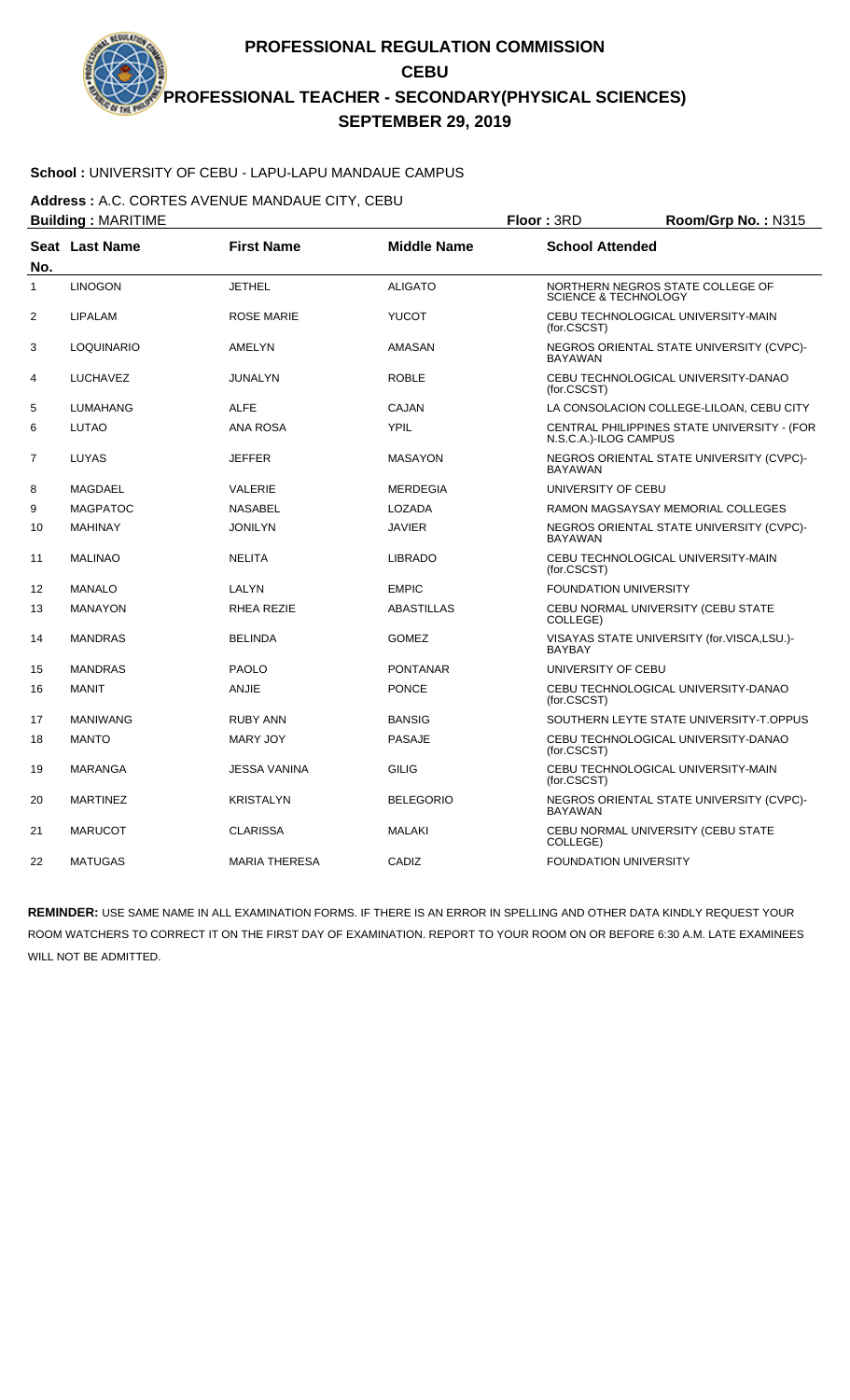# **School :** UNIVERSITY OF CEBU - LAPU-LAPU MANDAUE CAMPUS

**Address :** A.C. CORTES AVENUE MANDAUE CITY, CEBU

| <b>Building: MARITIME</b> |                       |                     |                    | Floor: 3RD<br>Room/Grp No.: N316                                    |  |
|---------------------------|-----------------------|---------------------|--------------------|---------------------------------------------------------------------|--|
| No.                       | <b>Seat Last Name</b> | <b>First Name</b>   | <b>Middle Name</b> | <b>School Attended</b>                                              |  |
| 1                         | <b>MATUGAS</b>        | <b>SHIELA</b>       | LAWAS              | CEBU TECHNOLOGICAL UNIVERSITY-DANAO<br>(for.CSCST)                  |  |
| 2                         | <b>MATUGAS</b>        | <b>WENDY</b>        | <b>CODESAR</b>     | CEBU TECHNOLOGICAL UNIVERSITY-DANAO<br>(for.CSCST)                  |  |
| 3                         | <b>MAURING</b>        | <b>JONATHAN JR</b>  | <b>MONDEJAR</b>    | CEBU NORMAL UNIVERSITY (CEBU STATE<br>COLLEGE)                      |  |
| 4                         | <b>MELGO</b>          | <b>CATHY</b>        | <b>AUMAN</b>       | CEBU TECHNOLOGICAL UNIVERSITY-DANAO<br>(for.CSCST)                  |  |
| 5                         | <b>MILLANES</b>       | SARAH               | <b>SEVARE</b>      | UNIVERSITY OF CEBU                                                  |  |
| 6                         | <b>MINGUITO</b>       | <b>EMMA</b>         | <b>PANCHO</b>      | NEGROS ORIENTAL STATE UNIVERSITY (CVPC)-<br><b>BAYAWAN</b>          |  |
| 7                         | <b>MOSCA</b>          | <b>MARY ROSE</b>    | <b>PASQUITO</b>    | EASTERN VISAYAS STATE UNIV. (FOR. L.I.T.)-<br><b>TANAUAN CAMPUS</b> |  |
| 8                         | <b>MOYA</b>           | <b>CECILIA</b>      | <b>NAVARRETE</b>   | CEBU TECHNOLOGICAL UNIVERSITY-MAIN<br>(for.CSCST)                   |  |
| 9                         | MUAÑA                 | <b>FROILAN</b>      | <b>ARBAS</b>       | <b>SILLIMAN UNIVERSITY</b>                                          |  |
| 10                        | <b>NARCA</b>          | <b>APRIL JANE</b>   | <b>DAMAOLAO</b>    | CEBU TECHNOLOGICAL UNIVERSITY-MAIN<br>(for.CSCST)                   |  |
| 11                        | <b>NARCISO</b>        | <b>DENZEL</b>       | <b>BENOLIRAO</b>   | CEBU NORMAL UNIVERSITY (CEBU STATE<br>COLLEGE)                      |  |
| 12                        | <b>NAVALES</b>        | <b>DONNA</b>        | <b>DIONALDO</b>    | NORTHERN NEGROS STATE COLLEGE OF<br><b>SCIENCE &amp; TECHNOLOGY</b> |  |
| 13                        | <b>NAVARES</b>        | <b>LERMA</b>        | <b>SONSONA</b>     | CEBU TECHNOLOGICAL UNIVERSITY-MAIN<br>(for.CSCST)                   |  |
| 14                        | <b>NAVARO</b>         | <b>JEROM</b>        | <b>SURVILLA</b>    | UNIVERSITY OF CEBU                                                  |  |
| 15                        | <b>NAVARRO</b>        | <b>MARIEL</b>       | <b>CABUNILAS</b>   | MINDANAO STATE UNIVERSITY-ILIGAN INSTITUTE<br>OF TECHNOLOGY         |  |
| 16                        | <b>NIÑOFRANCO</b>     | ANNA LEAH           | <b>PASTIDA</b>     | CEBU TECHNOLOGICAL UNIVERSITY-MAIN<br>(for.CSCST)                   |  |
| 17                        | <b>NOQUIAO</b>        | <b>HONEY PEARL</b>  | <b>PAREJA</b>      | CEBU NORMAL UNIVERSITY (CEBU STATE<br>COLLEGE)                      |  |
| 18                        | <b>NUDALO</b>         | <b>LORIE ANN</b>    | <b>GULA</b>        | CEBU TECHNOLOGICAL UNIVERSITY-DANAO<br>(for.CSCST)                  |  |
| 19                        | <b>NUÑEZA</b>         | <b>RENAMAE</b>      | <b>SUCALIT</b>     | CEBU TECHNOLOGICAL UNIVERSITY-DANAO<br>(for.CSCST)                  |  |
| 20                        | <b>OBCIANAL</b>       | ANGELICA            | RAMIREZ            | NEGROS ORIENTAL STATE UNIVERSITY (CVPC)-<br><b>BAYAWAN</b>          |  |
| 21                        | <b>OLIVAR</b>         | <b>MERCY JANE</b>   | <b>GIANGAN</b>     | CEBU TECHNOLOGICAL UNIVERSITY-DANAO<br>(for.CSCST)                  |  |
| 22                        | <b>OLPOS</b>          | <b>FRANCIA ROSE</b> | <b>CADELIÑA</b>    | <b>FOUNDATION UNIVERSITY</b>                                        |  |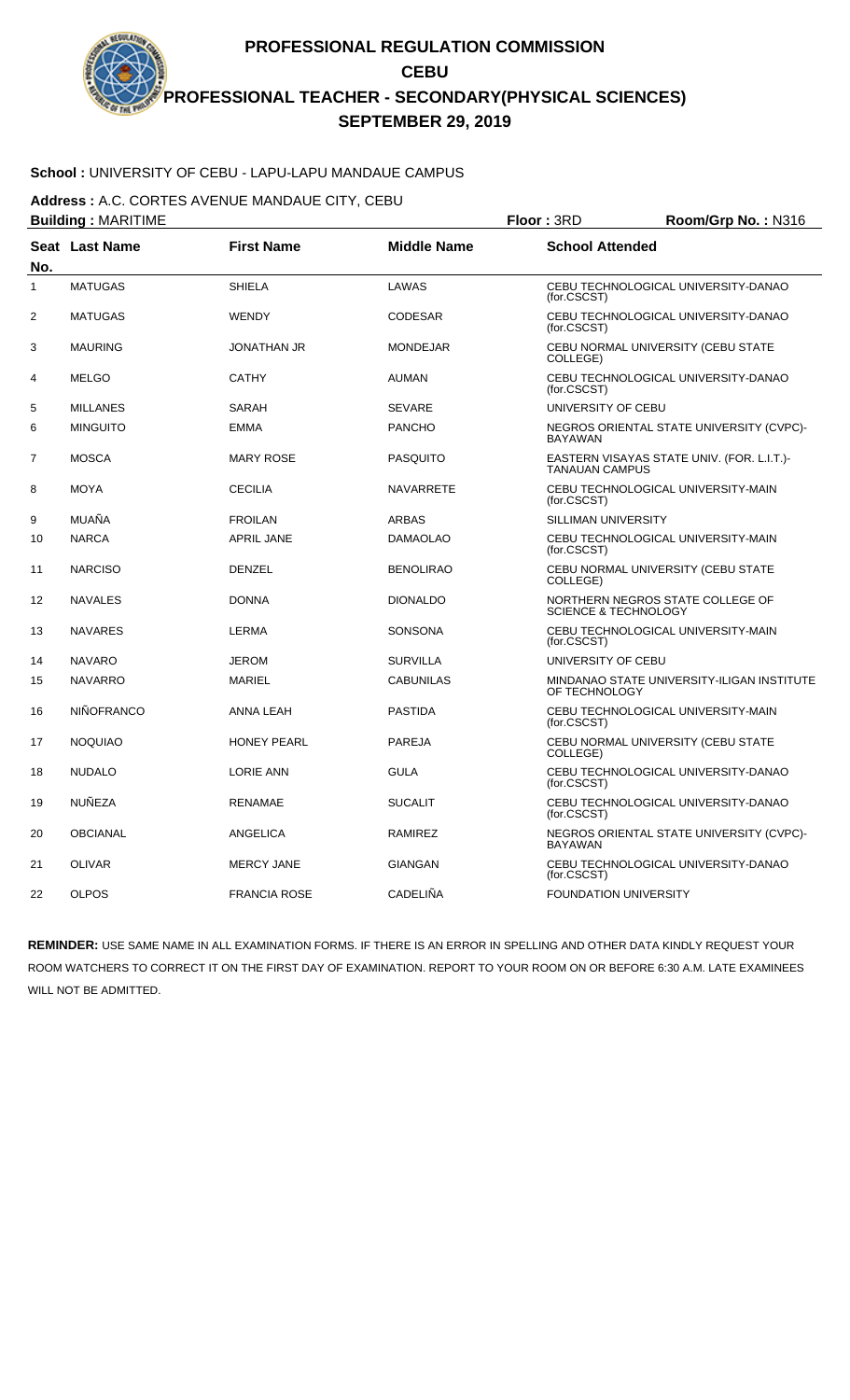# **School :** UNIVERSITY OF CEBU - LAPU-LAPU MANDAUE CAMPUS

**Address :** A.C. CORTES AVENUE MANDAUE CITY, CEBU

| <b>Building: MARITIME</b> |                       |                       |                    | Floor: 3RD             | Room/Grp No.: N317                         |
|---------------------------|-----------------------|-----------------------|--------------------|------------------------|--------------------------------------------|
| No.                       | <b>Seat Last Name</b> | <b>First Name</b>     | <b>Middle Name</b> | <b>School Attended</b> |                                            |
| $\mathbf{1}$              | <b>OMPAD</b>          | <b>NEIL ERIC</b>      |                    | COLLEGE)               | CEBU NORMAL UNIVERSITY (CEBU STATE         |
| $\overline{2}$            | ORIT                  | <b>CORIE</b>          | <b>CANJA</b>       | <b>BAYBAY</b>          | VISAYAS STATE UNIVERSITY (for.VISCA,LSU.)- |
| 3                         | <b>ORONGAN</b>        | <b>VIVIAN</b>         | PATEÑO             | (for.CSCST)            | CEBU TECHNOLOGICAL UNIVERSITY-DANAO        |
| 4                         | <b>ORTEGA</b>         | <b>RENE BOY</b>       | <b>ABKILAN</b>     | <b>BINALBAGAN</b>      | CARLOS HILADO STATE COLLEGE OF FISHERIES-  |
| 5                         | <b>OWAPIN</b>         | <b>CRESENT JOSEPH</b> | QUEVEDO            | (FOR.CVSCAFT)-CANDIJAY | <b>BOHOL ISLAND STATE UNIVERSITY</b>       |
| 6                         | <b>PADILLA</b>        | <b>LUKE</b>           |                    | <b>BAYAWAN</b>         | NEGROS ORIENTAL STATE UNIVERSITY (CVPC)-   |
| $\overline{7}$            | <b>PAJUELAS</b>       | <b>KIARRAH</b>        | <b>PALIGSA</b>     | <b>BAYAWAN</b>         | NEGROS ORIENTAL STATE UNIVERSITY (CVPC)-   |
| 8                         | PANGATUNGAN           | <b>REY</b>            | <b>DAMAOLAO</b>    | ST PAUL COLL)          | SAINT PAUL COLLEGE FOUNDATION, INC (CEBU-  |
| 9                         | <b>PARADERO</b>       | <b>CARMELA</b>        | <b>BARUTAG</b>     | (for.CSCST)            | CEBU TECHNOLOGICAL UNIVERSITY-MAIN         |
| 10                        | <b>PARADIANG</b>      | <b>MELZAR JOSEPH</b>  | <b>LONGAKIT</b>    | COLLEGE)               | CEBU NORMAL UNIVERSITY (CEBU STATE         |
| 11                        | <b>PASAGUE</b>        | <b>ROSELYN</b>        | <b>CAMINERO</b>    | (for.CSCST)            | CEBU TECHNOLOGICAL UNIVERSITY-MAIN         |
| 12                        | <b>PATIGDAS</b>       | ANDREW                | <b>ROMO</b>        |                        | UNIVERSITY OF THE VISAYAS-CEBU CITY        |
| 13                        | <b>PATROCINIO</b>     | <b>LYNDON</b>         | DUMAT-OL           | <b>BAYAWAN</b>         | NEGROS ORIENTAL STATE UNIVERSITY (CVPC)-   |
| 14                        | <b>PAULO</b>          | <b>MICHELLE</b>       | <b>BARIC</b>       | <b>BAYAWAN</b>         | NEGROS ORIENTAL STATE UNIVERSITY (CVPC)-   |
| 15                        | PELENIO               | <b>MARTIN JR</b>      | PARDONCILLO        | (FOR.CVSCAFT)-CANDIJAY | <b>BOHOL ISLAND STATE UNIVERSITY</b>       |
| 16                        | <b>PELINGON</b>       | LANYFER               | LAMAYAN            | (for.CSCST)            | CEBU TECHNOLOGICAL UNIVERSITY-DANAO        |
| 17                        | <b>PEÑAS</b>          | <b>JOEVEN</b>         | <b>BATUCAN</b>     | (for.CSCST)            | CEBU TECHNOLOGICAL UNIVERSITY-DANAO        |
| 18                        | <b>PEPITO</b>         | <b>MELODY</b>         | <b>CASLIB</b>      | (FOR.CVSCAFT)-CANDIJAY | BOHOL ISLAND STATE UNIVERSITY              |
| 19                        | <b>PILOTON</b>        | <b>JUNREY</b>         | MABALATAN          | (FOR.CVSCAFT)-CANDIJAY | BOHOL ISLAND STATE UNIVERSITY              |
| 20                        | <b>PINEDA</b>         | <b>BEN LEWIS</b>      | <b>MAGSOLING</b>   | <b>CARIGARA CAMPUS</b> | EASTERN VISAYAS STATE UNIV. (FOR. L.I.T.)- |
| 21                        | <b>PINOTE</b>         | LEANI                 | <b>OBENZA</b>      | COLLEGE)               | CEBU NORMAL UNIVERSITY (CEBU STATE         |
| 22                        | <b>PITAGARA</b>       | <b>ELIZABETH</b>      | <b>NITUDA</b>      | (FOR.CVSCAFT)-CANDIJAY | <b>BOHOL ISLAND STATE UNIVERSITY</b>       |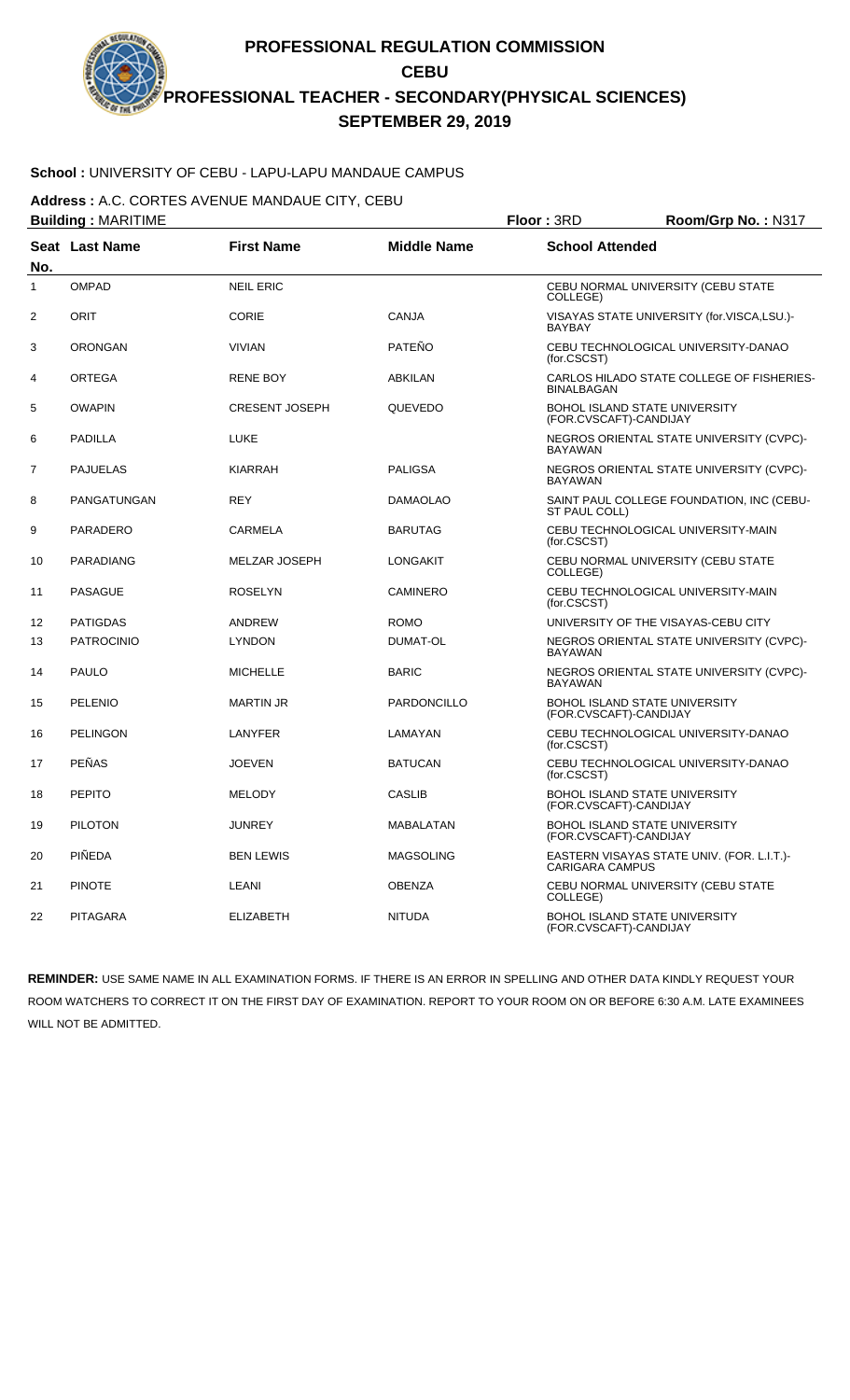# **School :** UNIVERSITY OF CEBU - LAPU-LAPU MANDAUE CAMPUS

**Address :** A.C. CORTES AVENUE MANDAUE CITY, CEBU

|                | <b>Building: MARITIME</b> |                        | Floor: 3RD         | Room/Grp No.: N318         |                                                                     |  |
|----------------|---------------------------|------------------------|--------------------|----------------------------|---------------------------------------------------------------------|--|
| No.            | Seat Last Name            | <b>First Name</b>      | <b>Middle Name</b> |                            | <b>School Attended</b>                                              |  |
| $\mathbf{1}$   | <b>PITOGO</b>             | <b>DAFFNIE</b>         | <b>BAGUIO</b>      | (for.CSCST)                | CEBU TECHNOLOGICAL UNIVERSITY-DANAO                                 |  |
| $\overline{2}$ | <b>PONTE</b>              | <b>IVY MARIE</b>       | DAGA-ANG           | UNIVERSITY OF BOHOL        |                                                                     |  |
| 3              | <b>PONTING</b>            | <b>SHAINIE</b>         | <b>DEMORAL</b>     | (for.CSCST)                | CEBU TECHNOLOGICAL UNIVERSITY-DANAO                                 |  |
| 4              | <b>PREGLO</b>             | ZYRRA HANNAH           | <b>ACAR</b>        | (for.CSCST)                | CEBU TECHNOLOGICAL UNIVERSITY-MAIN                                  |  |
| 5              | <b>PURGATORIO</b>         | <b>ENDITH</b>          | <b>MAMAC</b>       | (for.CSCST)                | CEBU TECHNOLOGICAL UNIVERSITY-MAIN                                  |  |
| 6              | <b>QUARTEROS</b>          | <b>IRICH JANE</b>      | VALDE              |                            | MINDANAO STATE UNIVERSITY-NAAWAN                                    |  |
| 7              | <b>QUIMBA</b>             | <b>ANALIZA</b>         | <b>GILOTEN</b>     |                            | EMILIO AGUINALDO COLLEGE-DASMARIÑAS                                 |  |
| 8              | QUIRANTE                  | <b>JENNIFER</b>        | <b>CORTEZ</b>      |                            | CEBU MARY IMMACULATE COLLEGE                                        |  |
| 9              | <b>RACHO</b>              | <b>JOSIE MARIBEL</b>   | DAG-UM             | TAGBILARAN)                | HOLY NAME UNIVERSITY (for.DIVINE WORD-                              |  |
| 10             | <b>RAGUDO</b>             | <b>DAVID</b>           | <b>BENDANILLO</b>  | <b>SILLIMAN UNIVERSITY</b> |                                                                     |  |
| 11             | <b>RAMOZO</b>             | <b>RICAMEL</b>         | <b>COLINA</b>      |                            | UNIVERSITY OF SAN JOSE-RECOLETOS                                    |  |
| 12             | <b>RENDON</b>             | <b>GLYSA</b>           | <b>DELA CRUZ</b>   | <b>BAYAWAN</b>             | NEGROS ORIENTAL STATE UNIVERSITY (CVPC)-                            |  |
| 13             | <b>RICARDER</b>           | <b>EDGAR JR</b>        | <b>SALUNDAGUIT</b> |                            | NORTHERN NEGROS STATE COLLEGE OF<br><b>SCIENCE &amp; TECHNOLOGY</b> |  |
| 14             | <b>RIGONAN</b>            | <b>RICH FRIEND</b>     | <b>ALEGRE</b>      | (for.CSCST)                | CEBU TECHNOLOGICAL UNIVERSITY-DANAO                                 |  |
| 15             | <b>RIO</b>                | RHEA MAE               | <b>TACANG</b>      | <b>BAYAWAN</b>             | NEGROS ORIENTAL STATE UNIVERSITY (CVPC)-                            |  |
| 16             | <b>ROCA</b>               | <b>JESON</b>           | <b>ANAJAO</b>      | UNIVERSITY OF CEBU         |                                                                     |  |
| 17             | <b>RODA</b>               | <b>DONNALYN</b>        | <b>ANGANA</b>      | COLLEGE)                   | CEBU NORMAL UNIVERSITY (CEBU STATE                                  |  |
| 18             | <b>RODRIGUEZ</b>          | <b>ROSE MAY</b>        | <b>TOBALADO</b>    | COLLEGE)                   | CEBU NORMAL UNIVERSITY (CEBU STATE                                  |  |
| 19             | <b>RUAMAR</b>             | <b>JONALIZA</b>        | <b>GEMINA</b>      | <b>BAYAWAN</b>             | NEGROS ORIENTAL STATE UNIVERSITY (CVPC)-                            |  |
| 20             | <b>RULLEN</b>             | <b>MANUEL SANTIAGO</b> | <b>MAPUTE</b>      | (FOR.CVSCAFT)-CANDIJAY     | <b>BOHOL ISLAND STATE UNIVERSITY</b>                                |  |
| 21             | SABALANDE                 | <b>PAULA</b>           | <b>NABLE</b>       | (for.CSCST)                | CEBU TECHNOLOGICAL UNIVERSITY-MAIN                                  |  |
| 22             | SABANDAL                  | <b>NICOLE</b>          | <b>GALLO</b>       |                            | SAMAR STATE UNIVERSITY (SAMAR S.P.C.)                               |  |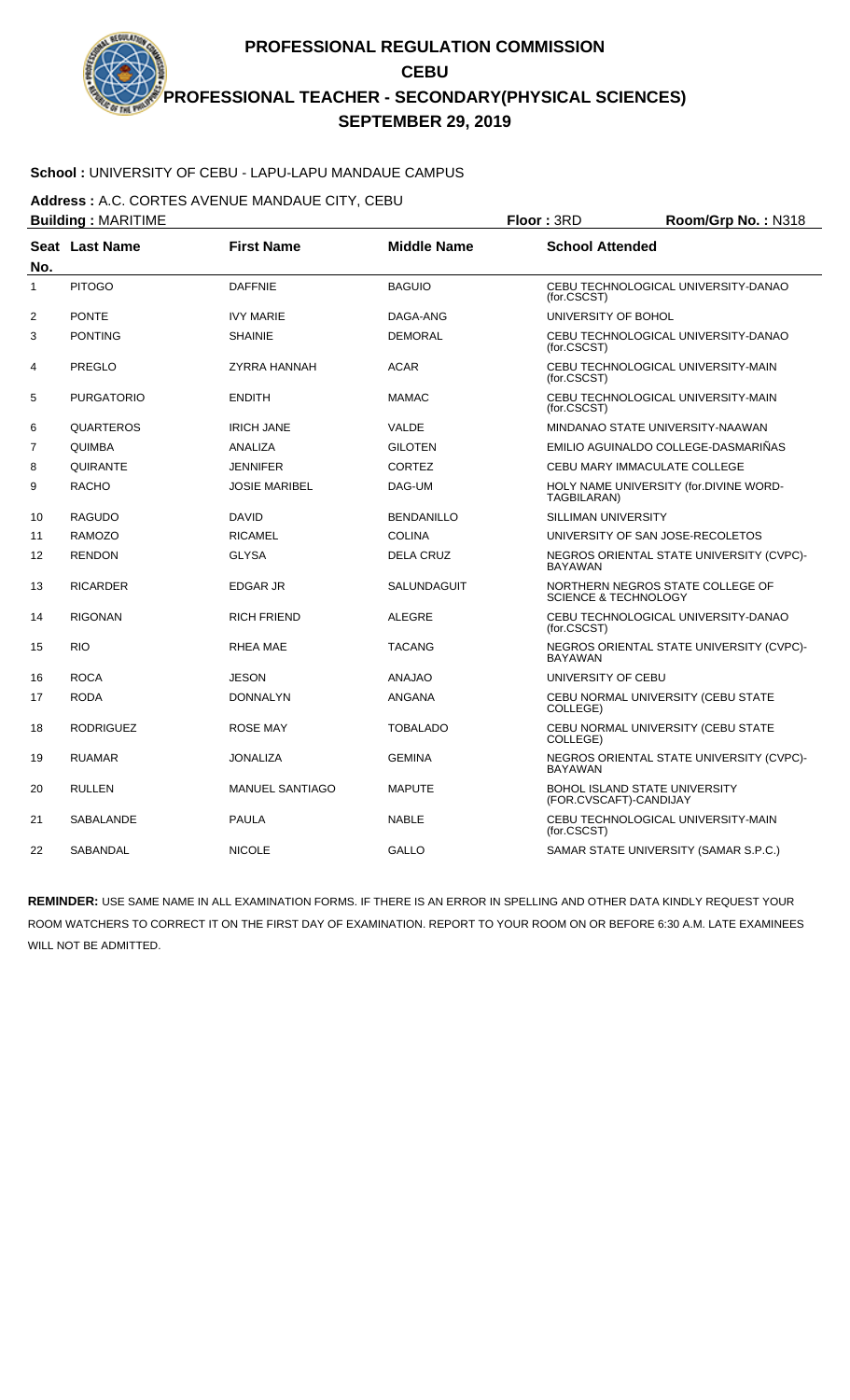# **School :** UNIVERSITY OF CEBU - LAPU-LAPU MANDAUE CAMPUS

**Address :** A.C. CORTES AVENUE MANDAUE CITY, CEBU

|              | <b>Building: MARITIME</b> |                       | Floor: 4TH         | Room/Grp No.: N401              |                                                                |  |
|--------------|---------------------------|-----------------------|--------------------|---------------------------------|----------------------------------------------------------------|--|
| No.          | Seat Last Name            | <b>First Name</b>     | <b>Middle Name</b> |                                 | <b>School Attended</b>                                         |  |
| $\mathbf{1}$ | <b>SABANG</b>             | <b>JUVY</b>           |                    | COLLEGE)                        | CEBU NORMAL UNIVERSITY (CEBU STATE                             |  |
| 2            | <b>SABIO</b>              | <b>IMEE</b>           | <b>GELERA</b>      |                                 | SAMAR STATE UNIVERSITY (SAMAR S.P.C.)                          |  |
| 3            | <b>SABIO</b>              | <b>IRISH</b>          | <b>GELERA</b>      |                                 | SAMAR STATE UNIVERSITY (SAMAR S.P.C.)                          |  |
| 4            | <b>SAGANG</b>             | <b>CHERRYBEL</b>      | <b>ALILING</b>     | <b>BAYAWAN</b>                  | NEGROS ORIENTAL STATE UNIVERSITY (CVPC)-                       |  |
| 5            | <b>SAGNOY</b>             | <b>CRISELYN</b>       | <b>BOOC</b>        | (for.CSCST)                     | CEBU TECHNOLOGICAL UNIVERSITY-MAIN                             |  |
| 6            | <b>SAGOSOY</b>            | MA LIZA MOHANNA MARIE | <b>NALASA</b>      |                                 | <b>BOHOL ISLAND STATE UNIVERSITY</b><br>(FOR.CVSCAFT)-CANDIJAY |  |
| 7            | <b>SAGUBAN</b>            | <b>JUSTINE</b>        | <b>BACTOL</b>      | <b>BAYAWAN</b>                  | NEGROS ORIENTAL STATE UNIVERSITY (CVPC)-                       |  |
| 8            | <b>SALAR</b>              | <b>MARIECRIS</b>      | <b>TIMKANG</b>     |                                 | BATO INSTITUTE OF SCIENCE & TECHNOLOGY                         |  |
| 9            | <b>SALDO</b>              | <b>LADY AANISA</b>    | UY                 | COLLEGE)                        | CEBU NORMAL UNIVERSITY (CEBU STATE                             |  |
| 10           | SANICO                    | JENNY                 | <b>MAHINAY</b>     | <b>SCIENCE &amp; TECHNOLOGY</b> | NORTHERN NEGROS STATE COLLEGE OF                               |  |
| 11           | <b>SELEN</b>              | <b>JACKY MAE</b>      | <b>IMBO</b>        | COLLEGE)                        | CEBU NORMAL UNIVERSITY (CEBU STATE                             |  |
| 12           | <b>SIAN</b>               | <b>VANGIE</b>         | <b>SALAZA</b>      | N.S.C.A.)-MAIN CAMPUS           | CENTRAL PHILIPPINES STATE UNIVERSITY - (FOR                    |  |
| 13           | <b>SILAGAN</b>            | <b>JOAN</b>           |                    | <b>GINGOOG INSTITUTE</b>        |                                                                |  |
| 14           | <b>SITAL</b>              | <b>ROSE ANN</b>       | <b>MANIPIS</b>     | (for.CSCST)                     | CEBU TECHNOLOGICAL UNIVERSITY-DANAO                            |  |
| 15           | <b>SOLOMON</b>            | <b>SARILYN</b>        | <b>NOBLITA</b>     | <b>BAYAWAN</b>                  | NEGROS ORIENTAL STATE UNIVERSITY (CVPC)-                       |  |
| 16           | <b>SUMALINOG</b>          | <b>REDEMPTO</b>       | <b>ALBIOS</b>      | COLLEGE)                        | CEBU NORMAL UNIVERSITY (CEBU STATE                             |  |
| 17           | <b>SUQUIB</b>             | <b>DEBRA DENNAISE</b> | PARINASAN          | COLLEGE)                        | CEBU NORMAL UNIVERSITY (CEBU STATE                             |  |
| 18           | <b>SUSUSCO</b>            | <b>JESSA MAE</b>      | <b>MEDIANA</b>     | (for.CSCST)                     | CEBU TECHNOLOGICAL UNIVERSITY-DANAO                            |  |
| 19           | <b>SUSUSCO</b>            | <b>KRISTY ANN</b>     | <b>SAMBOANG</b>    | (for.CSCST)                     | CEBU TECHNOLOGICAL UNIVERSITY-MAIN                             |  |
| 20           | <b>TABUJARA</b>           | EDWARD                | OSIEL              | <b>BAYAWAN</b>                  | NEGROS ORIENTAL STATE UNIVERSITY (CVPC)-                       |  |
| 21           | <b>TABURNAL</b>           | <b>KENETH</b>         | <b>BACHO</b>       | (for.CSCST)                     | CEBU TECHNOLOGICAL UNIVERSITY-MAIN                             |  |
| 22           | <b>TAGALOG</b>            | <b>GERALDINE I</b>    | <b>CABANSAG</b>    |                                 | CEBU INSTITUTE OF TECHNOLOGY - UNIVERSITY                      |  |